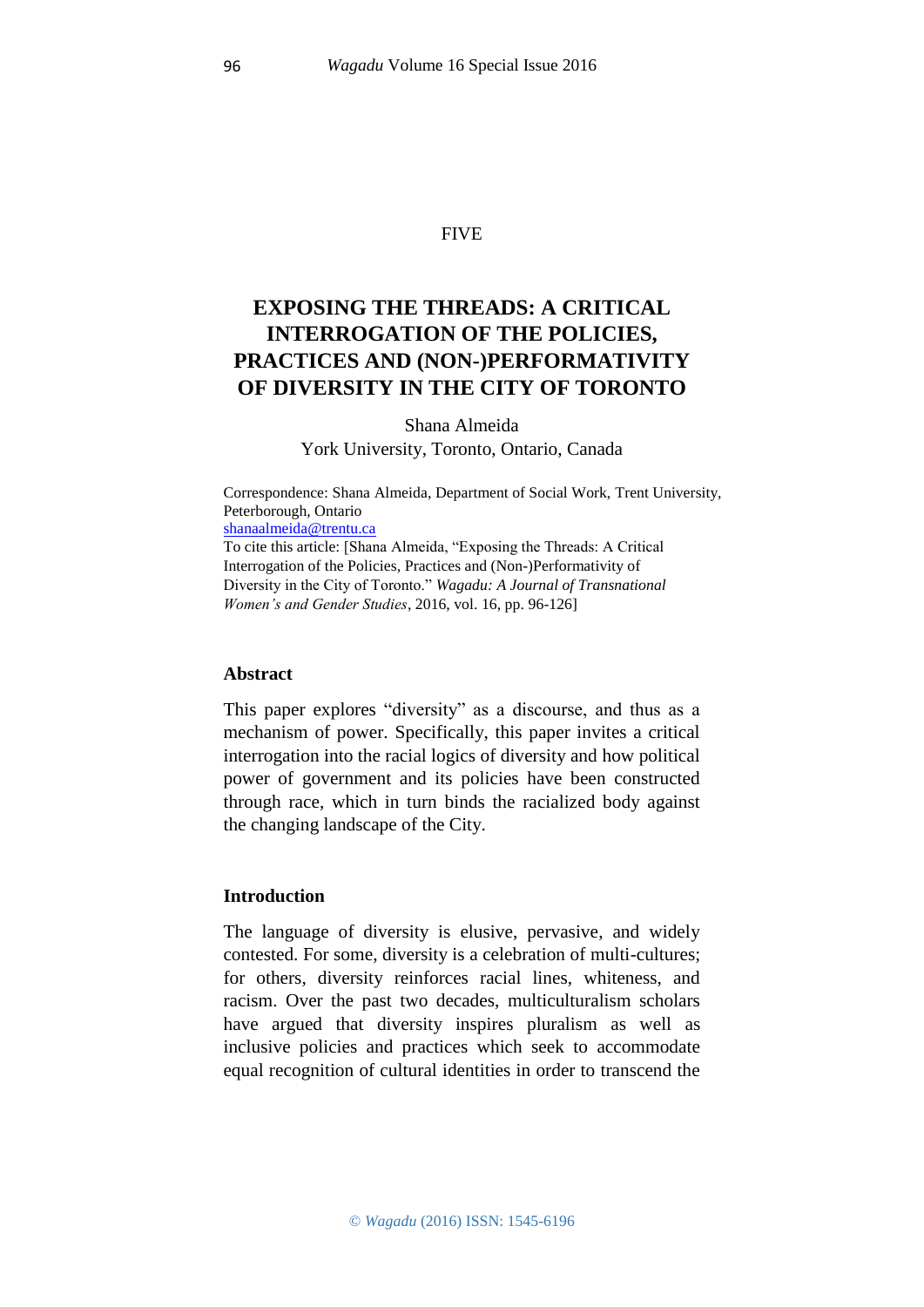97

boundaries of difference (see for example Good, 2009; Isin & Siemiatycki, 1997; Kymlicka, 1995; Kymlicka & Banting, 2006; Nagle, 2009; Parekh, 2006). Yet critical race scholars also contend that celebrations of cultural "difference," proclamations of political success, and feelings of happiness and harmony that diversity inspires conceal the centrality of race and power in its construction (see Ahmed, 2000, 2012; Bannerji, 2000; Cross & Keith, 1993; Jordan & Weedon, 2015; Keith, 2002; Puwar, 2004; Shaw, 2007). In short, conceptualizations of what diversity is, or what it *does,* are riddled with tensions and contradictions.

These contradictions are highlighted further in empirical studies of diversity in the City of Toronto,  $1$  a municipal government which claims that Toronto is "one of the most diverse cities in the world and has gained an international reputation for the successful management of its diversity" (City of Toronto, 2003a, p. 2). The City of Toronto's motto "Diversity Our Strength" implies a celebration of ethnic harmony and multicultural inclusion in a city that is now over fifty percent people of color (Altilia, 2003; Boudreau, Keil & Young, 2009; Saloojee & Siemiatycki, 2002). In her study of how responsive Canadian municipalities are to their multicultural communities, Kristen Good (2009) suggests that the official adoption of the City of Toronto's diversity motto is one example of how integral the accommodation, integration, and engagement with immigrant and ethno-cultural groups are to the City's mandate and image. In Good's view, initiatives such as these show how the City of Toronto goes "well beyond their limits" to respond to and successfully "manage its diversity" (p. 87). As she also suggests, it is evident that diversity and multiculturalism are extremely important to the City of Toronto, as "community leaders representing

1

<sup>&</sup>lt;sup>1</sup> Big "C" City refers to the corporation/municipal government, small "c" city to the metropolis.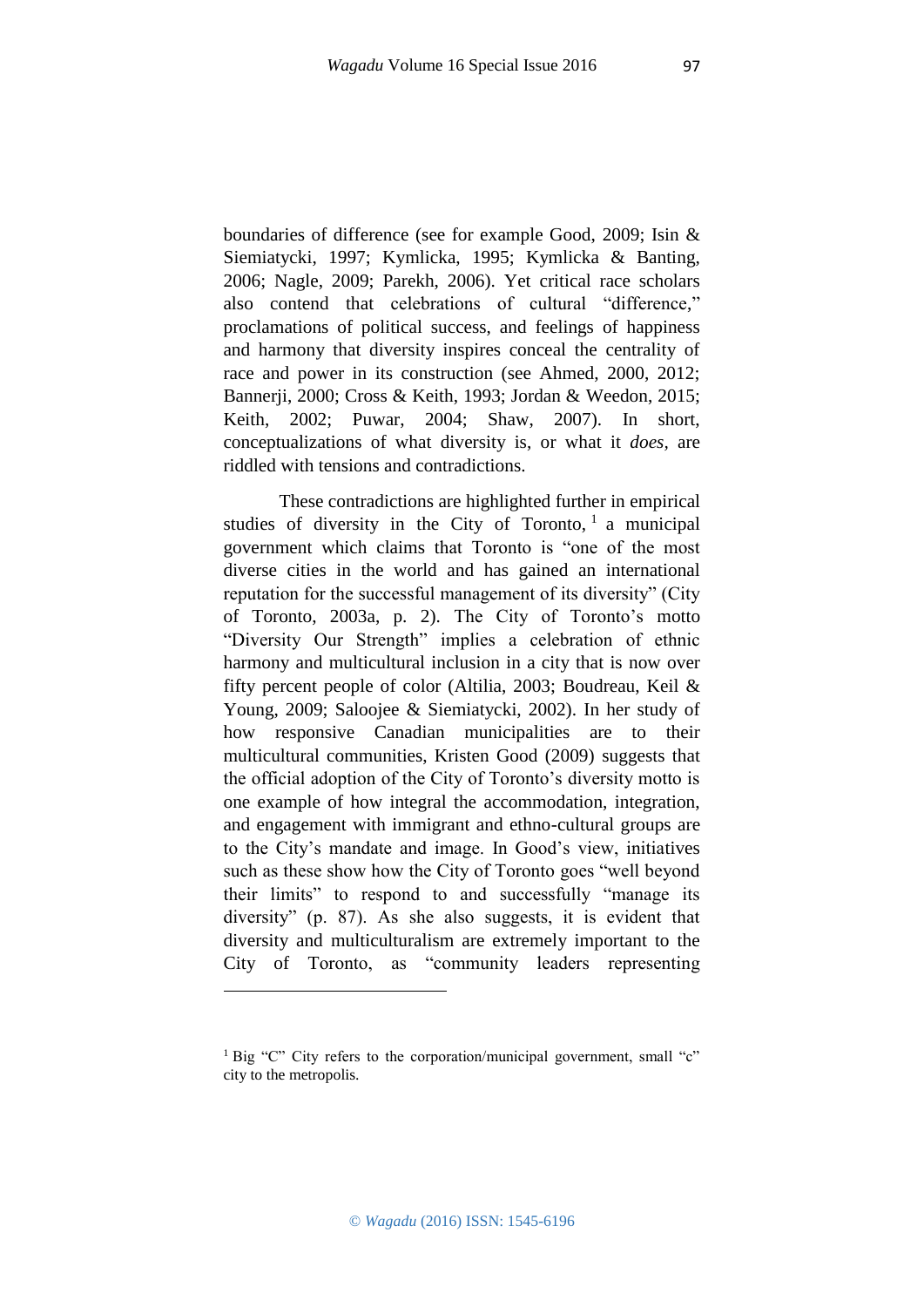immigrants and ethnocultural minorities would not support an increased municipal role in immigrant settlement and multiculturalism policy if the city were not responsive to their concerns" (p. 65).

However, empirical studies which link diversity with race and/or racism in the City of Toronto indicate that despite the motto, the City has consistently excluded racialized communities from its political decision-making processes (Altilia, 2003). In her study of the City of Toronto, Carol Altilia (2003) argues that diversity precludes analyses of inequity, and as such, the exclusion of racialized communities in Toronto's municipal government is not prioritized, or even addressed (Altilia, 2003). As Sheila Croucher (1997) also points out, because the City of Toronto relies heavily on its image as a "diverse" city of multiple languages, cultures, and positive ethnic relations to compete effectively in the global marketplace, any struggles based on race and class are effectively written out of the historical and political space of the city.

How is it possible for the term "diversity" in the City of Toronto to vacillate between presence *and* absence, inclusion *and* exclusion, mobilization *and* repression of racialized communities? Furthermore, under what condition(s) might any tensions between the "inclusion" of bodies and the "management" of bodies dissolve to a point where they appear in a natural, even symbiotic relationship? This paper takes these paradoxical moments as its point of departure. Specifically, in this paper I seek to demonstrate how diversity, as a discourse and as a mechanism of power, negotiates and transforms multiple conceptual, racial, and embodied schisms into the reproduction and justification of particular historical "truths" and knowledge which provide the conditions for the possibility and (re-)emergence of diversity in the present. As Michel Foucault (1984) writes, in understanding discourse, we must seek to understand, historically, how truth and its effects are produced within discourses which accept and make it function as truth.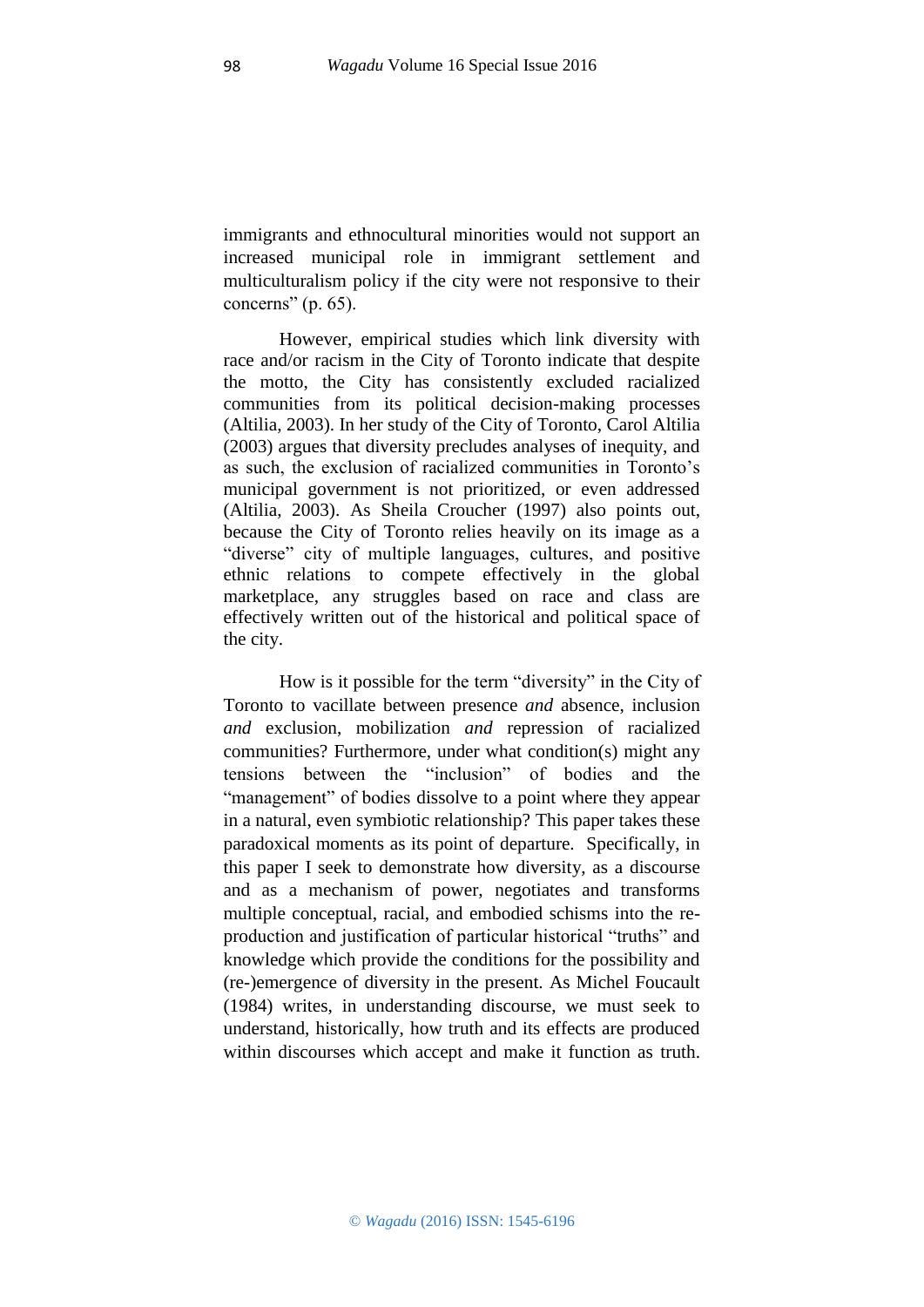Discourse thus provides "the mechanisms and instances which enable one to distinguish true and false statements, the means by which each is sanctioned; the techniques and procedures accorded value in the acquisition of truth; the status of those who are charged with saying what counts as true" (Foucault, 1984, p. 73). As Ann Laura Stoler (1995) also argues, power organizes "truths" (or truth-claims) in a way that justifies and re-produces historical, social, and racial distinctions and exclusions in the world. This paper begins to trace the historical and racial conditions, practices, and truth-claims which rearticulate and are rearticulated by diversity discourse in the City of Toronto, in order to begin to grasp the political force behind truth, knowledge, and diversity itself.

#### **Attending to the Local – Diversity and Space**

There are multiple and in some cases conflicting interpretations of the relationship between the municipality and the central state on conceptualizations of diversity and race. Malcolm Cross and Michael Keith (1993) argue that it is both politically and theoretically necessary to interrogate whether the limits of "race equality" efforts in Cities, as far as they may have been pushed, reflect the extent of the commitments made by municipalities themselves, or "the degree to which the mirage of an autonomous urban political machine masked the necessary subservience of the local to the central state" (p. 20). Scholarly research in this area demonstrates the complex interplay of factors that make interpreting and taking up this task a challenge.

In the City of Toronto, diversity policies and practices are often directly linked to liberal state multiculturalism and its celebrations of ethnic differences that have dominated Canadian public discourse for years (Boudreau, Keil & Young, 2009; Catungal & Leslie, 2009; Croucher 1997; Good, 2009; Goonewardena & Kipfer, 2005). Julie-Anne Boudreau, Roger Keil and Douglas Young (2009) suggest that although Toronto offers serious challenges to the multiculturalism policies of the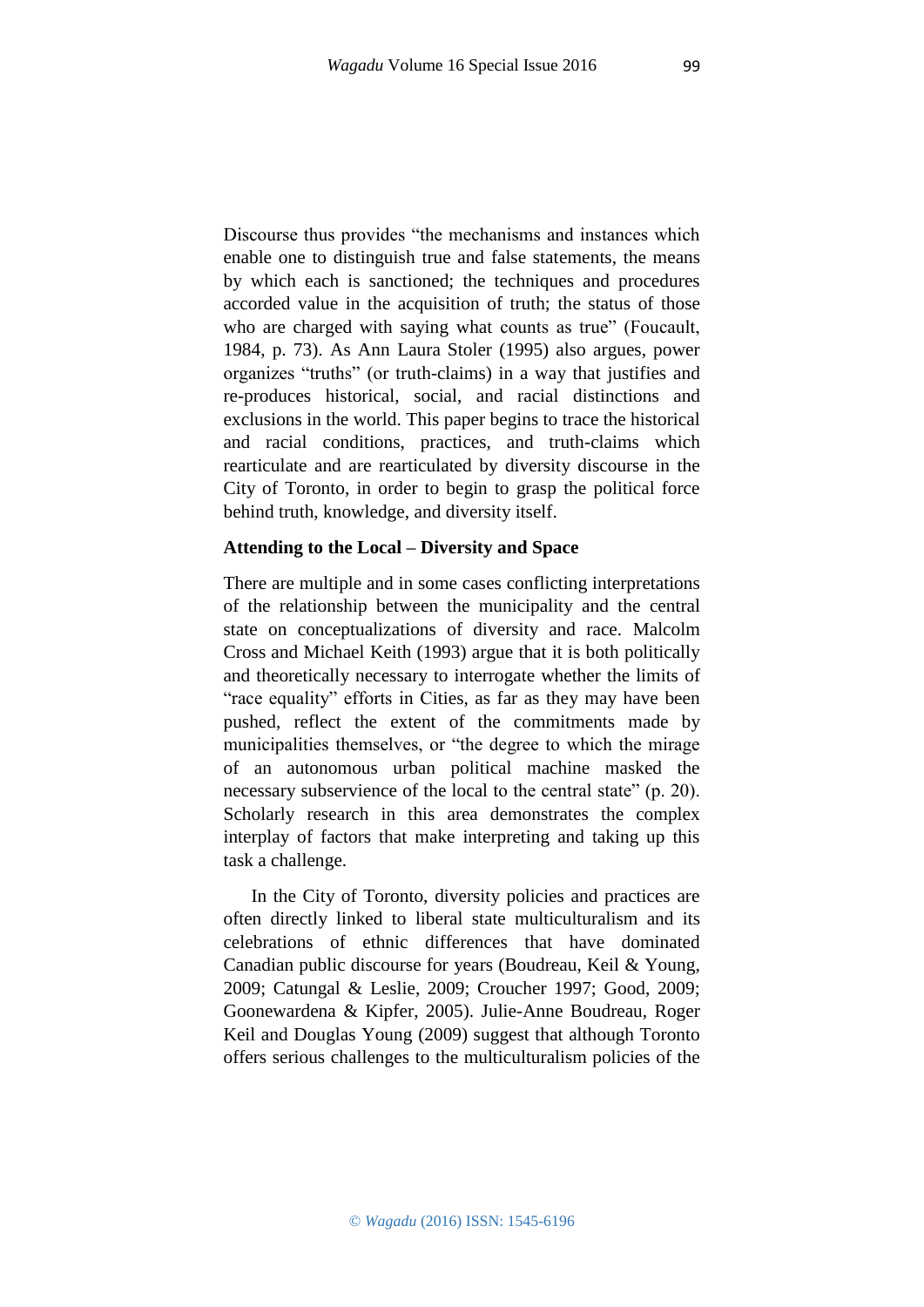nation-state in terms of the actual lived experiences of 'visible minorities'and the anti-racist actions that are sparked by them, multiculturalism remains central to the City's various "diversity actions"(p. 88)<sup>2</sup>. Kanishka Goonewardena and Stefan Kipfer (2005) and Croucher (1997) further suggest that bourgeois urbanism uses multiculturalism in Canada to reinforce capitalist urbanization and the desires of the elite and middle class because of its occlusion of the racial hierarchies and nationalist narratives that constitute and are re-constituted by multiculturalism policies. Multicultural rhetoric thus allows Toronto as an urban setting to re-imagine itself as ethnically harmonious while preventing racism from being seen as a social problem (Croucher, 1997). Croucher (1997) espouses that the idea of urban ethnic relations being harmonious in Toronto largely serves the interests of elites (including those of the local state), who use the ideology of multiculturalism in order to demonstrate the irrelevance of race and racism in Toronto, and to its municipal government. For those who suggest that the City of Toronto's diversity policies draw directly from Canada's multiculturalism policies, they tend to gradually conflate diversity and multiculturalism, and present the diversity policies of the City of Toronto and Canadian multicultural policies as essentially accomplishing the same thing. This begs the question: why "Diversity Our Strength" in the City of Toronto, and not simply "Multicultural(ism) Our Strength?"

In this paper, I pay close attention to the specificities of diversity discourse in the City of Toronto, following Jane M. Jacob's (1996) assertion that the local space of the city, as a site of contemporary close(r) encounters with the racial Other, reproduces imperial anxieties which has particular implications for the making of subjects. Although there has been a significant focus on how race is experienced and negotiated in Toronto, significantly less attention has been paid to what the

**.** 

<sup>&</sup>lt;sup>2</sup> In fact, the authors refer to the City's diversity policies as "multicultural" policies." (p. 88)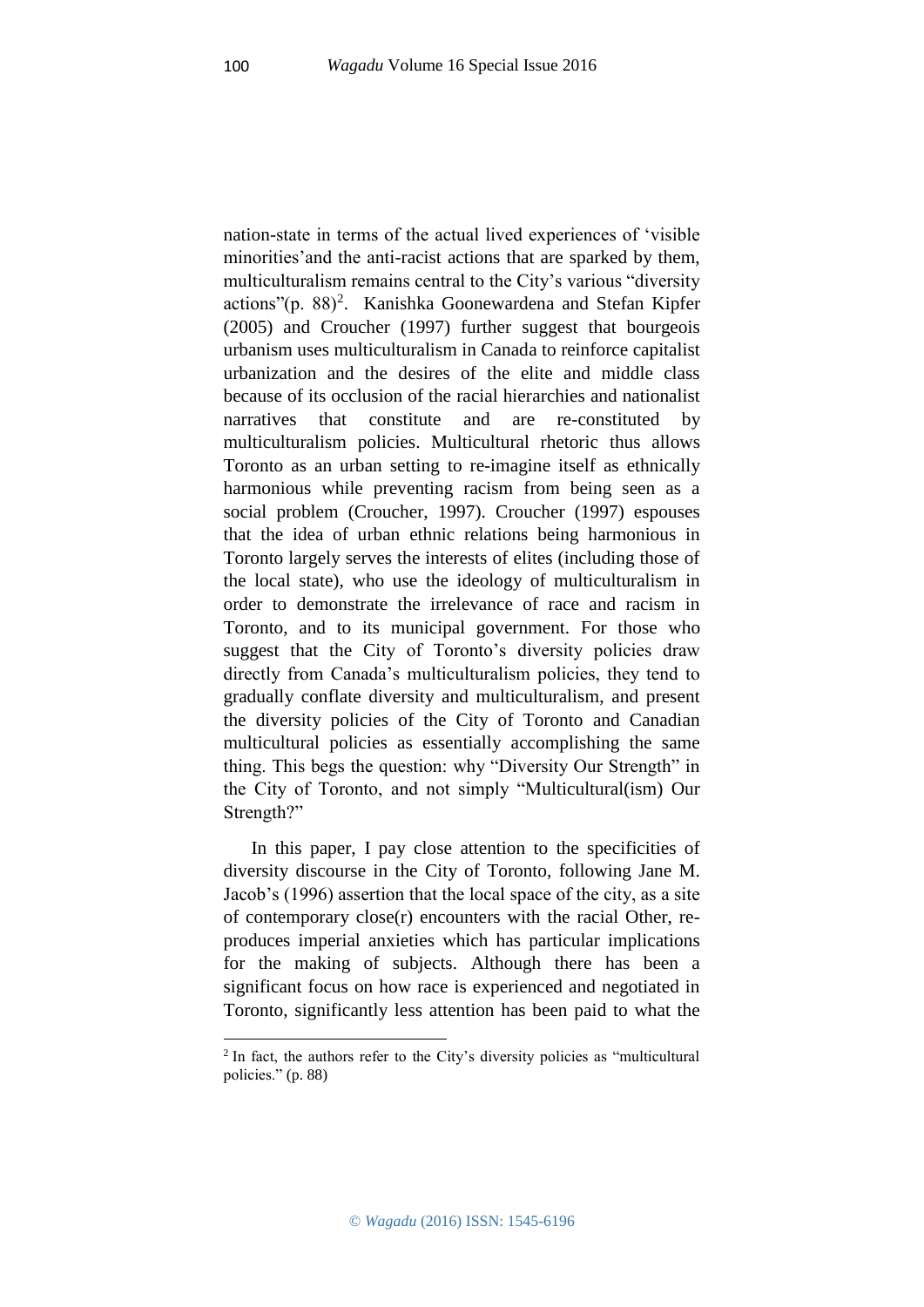City of Toronto's diversity policies and practices actually *do* with these anxieties, as well as *with, for and to the racial bodies that produce them*. In this vein, I move away from attempts to capture how the City's diversity policies might (or might not) reflect the multiculturalism policies of the nationstate, and instead pursue critical questions of what diversity discourse does in and for the City of Toronto, *as a specific and local context*.

Sherene Razack (2002) also asks that we pay close attention to the co-constitution of bodies and spaces, as well to the colonial and racist discourses that produce and contain "how subjects come to know themselves in and through space" (p. 17). In my analyses, I begin to trace how increasing encounters with racial Others evoke specific spatial and racial anxieties which are recuperated via diversity discourse in the City of Toronto, to reproduce processes of inclusion, exclusion, and subjectivity in racial terms. I also show how racial subjects in the City are discursively produced and contained via diversity to simultaneously reproduce the City as a "leader" in addressing issues of diversity and racism. This paper thus poses some important questions about the role of diversity discourse in the co-production of race, space, and the racial subject. Exploring the co-production of race, space, and the racial subject enables an analysis of how the City of Toronto may both enact and react to racialized difference, in local and sitespecific ways.

#### **Methodology**

Sara Ahmed (2012) calls for a genealogy of the term "diversity" in order to better understand its institutional appeal, as well as for us "to have conversations with each other from our specific locations" (p. 16) to understand how diversity manifests in the local. In this paper, I draw on a genealogical framework to explicate the historical, political, social, and cultural "truths" of diversity discourse in the City of Toronto, as well as how and under what conditions they are reproduced in the space of the City of Toronto. I seek to unravel what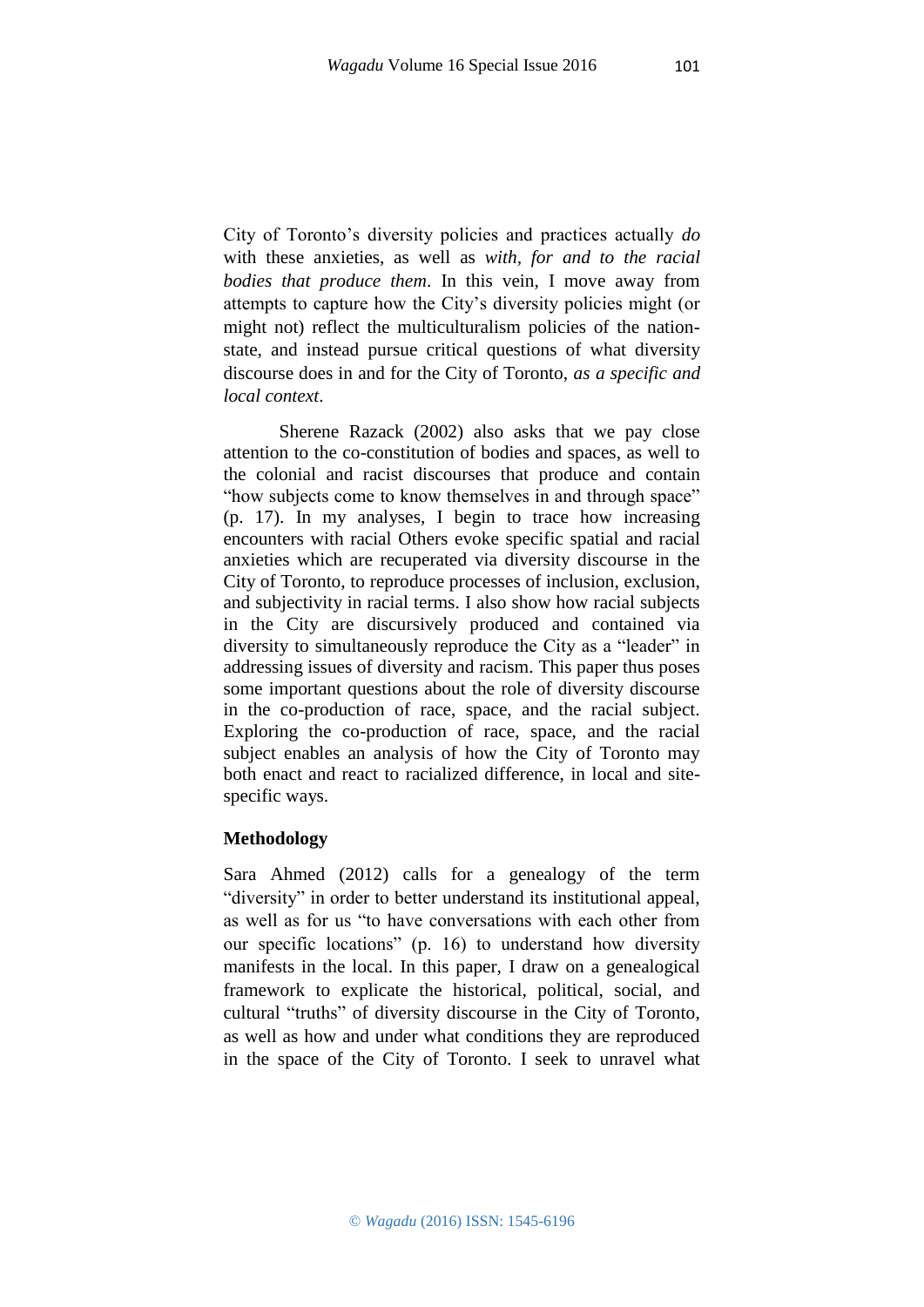appears as self-evident and linear, to show the discontinuities, exclusions, and alternative accounts of diversity in the City of Toronto so that its perceived essence and logic can be situated within a larger political, economic, and racial project.

Foucault (1984) believed that genealogy conveyed how truth and its effects could not be separated from its processes of production. Thus, through genealogy one could draw attention to the illegitimate, disqualified knowledges of a discourse against what was taken to be its 'truths,' in order to expose the processes of the production of knowledge as *political processes* (Foucault, 1980). Using a genealogical framework, I began to explore the productive and political workings of truth and power by unearthing the "local, discontinuous, disqualified, illegitimate knowledges" (Foucault, 1980, p. 83) of diversity discourse in the City of Toronto. In the following pages, I draw on examples from a textual analysis I conducted on Committee and Council documents of the City of Toronto from 1980 to the present which named and/or offered policy directions on race, racism, and/or diversity, in order to observe and trace the multiple and contradictory political moments which make up diversity.<sup>3</sup> I refer to these City documents as "texts" because, following Dorothy Smith (1999), texts become "active" through their reading by coordinating the activities of many to (re-)produce certain social, historical, and material relations (p. 135). Although the diverse object and subject appear in City

**.** 

<sup>3</sup> This textual analysis was conducted as part of my doctoral dissertation research. The themes and analyses that I include in this paper were considered as possible chapters of my dissertation, but were parsed out due to limitations of space/pages. The documents included in this paper were selected from a list of hundreds of policy documents which named either "race," "racism" and/or "diversity", and then when a deeper investigation was required due to the absence of electronic databasing and/or loss of paper indexing, search terms were extended (some on the advice of City of Toronto Archives Staff ) to "race," "race relations," "anti-racism," "multicultural," "diversity management," "equity," "human rights," "Employment Equity Act," "Employee and Labour Relations," and "Aboriginal". These texts which were grouped into several themes, including "the Good Sell" and "Invitation to Encounter," which were not included in my dissertation.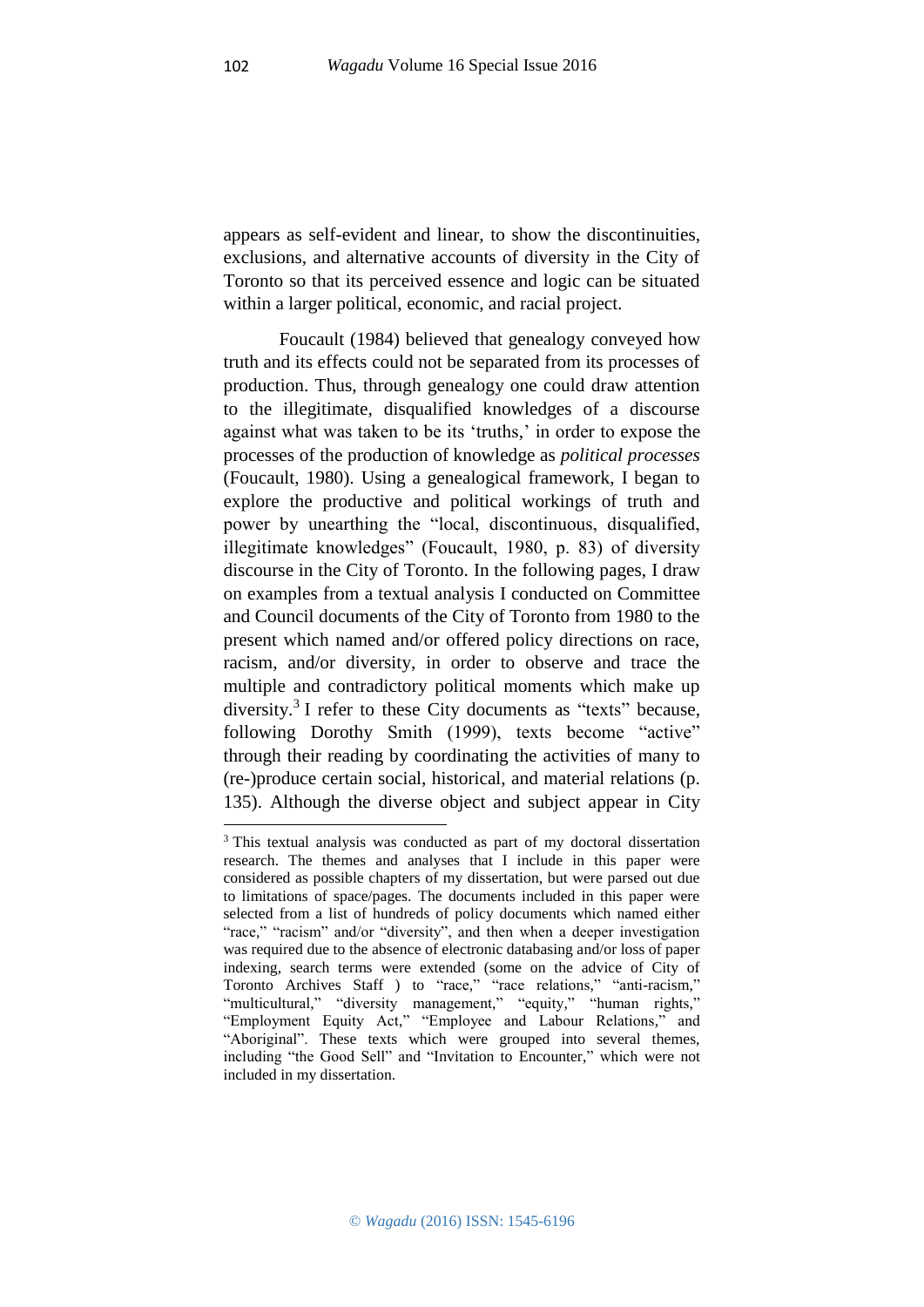texts as having a point of origin and inner meaning in history, the goal of this paper is to begin to unearth how diversity in the City of Toronto accumulates into a series of events, bending to the will of political and racial forces and their effects.

## **Diversity Exposed**

Ahmed (2012) draws on Fanon to emphasize how bodies become racialized through encounters. For example, racialization was crucial to the imperial project, whereby white and black bodies *were produced* as ontologically and epistemologically different through civil/uncivil, moral/immoral, and clean/impure dichotomies, in order to justify colonial violence. Ahmed (2012) also argues that "race is an *effect* of racialization" (p. 47); the meanings and "essences" attached to racial bodies through racialization are incited into discourses of race, and reified through the white masculine subject's field of knowledge which desires to impart the "truth" about the racial Other.

Following Ahmed, I contend that diversity discourse reproduces and (re-)organizes race in the City of Toronto through racialization and the re-making of the racial subject. Using examples from City of Toronto texts, I also show how the construction of spatially bound innocence (the denial of racism in space) is co-constituted with the repetition of racialization which attempts to fix the encountered racial Other in space. In City texts, any references to race or racism, as embodied or experienced (i.e. barriers to access, human rights violations or hate crimes based on race) are reframed and folded into a pre-existing "diversity" agenda which occludes and/or erases experiences of racism via reifying and organizing the space and bodies of the City in colonial and racial terms. As Claudia Matus and Marta Infante (2011) write:

The construction of diversity requires a counterpart: discrimination. This, if unproblematized, legitimates the oppositional resistance to 'diversity'. Thus, it is 'natural' to engage in discriminatory practices…but what is not at stake are those who are dictating the norms about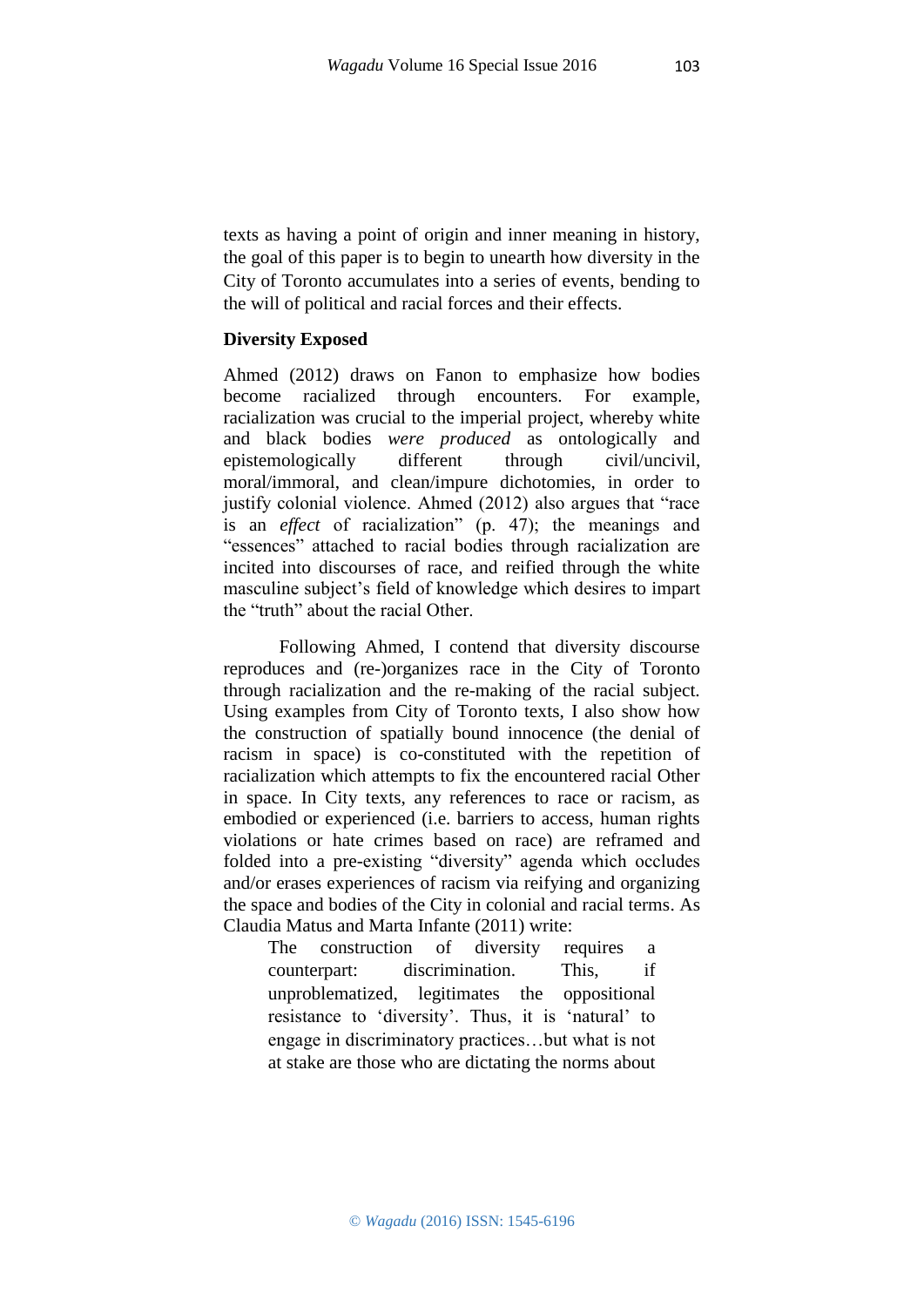who will be penalized and for what differences. (Matus and Infante, 2011, p. 304)

I want to build on Matus and Infante's idea that discrimination is normalized in the construction of diversity to suggest that the reproduction of racialization and race is precisely what makes diversity in the City of Toronto thrive. I argue that diversity in the City of Toronto requires and *normalizes* racialization in order to be able to co-articulate racial difference and spatial innocence. It is through this co-articulation, which draws upon and recites racial logics and truths, that the reproduction of the historical, ontological, political, and economic violence of race in the City of Toronto is made possible. In other words, racialization essentializes and organizes racial Others in order to make up the "difference" of diversity, at the same time that experiences of race/racism are repeatedly occluded or erased in order to reproduce the City of Toronto as a leader in managing (read: knowing) "them" *and* as a space of innocence.

Here I also want to challenge Ahmed's (2012) conceptualization of commitments to diversity as nonperformative. Ahmed builds on Butler's (1993) theorization of non-performativity, which requires that discourse *does not* "produce the effects that it names" (p. 2), to argue that "the failure of a speech act to do what it says….is actually *what the speech act is doing*" (Ahmed, 2012, p. 117). For Ahmed, to name is a way to not bring something into effect; the saying stands in for the *not doing*. I want to complicate her theorizing of non-performativity to suggest that what diversity in the City of Toronto names and/or says is premised on and reproduces racial terms, and therefore that the "saying" of diversity discourse cannot be separated from what it *does*. If race is an effect of racialization, as Ahmed suggests, and diversity discourse invites and reproduces race via racialization, how can what diversity names be separated from its norms and modes of production/re-articulation, even in what it promises to be and *do*? I want to use the idea of ethnic harmony in the City as an example of diversity as a performative. Does the naming of the City as an ethnically harmonious space via diversity discourse not require racialization and race, as well as their reproductions, as effects of its naming *and* doing? Similarly,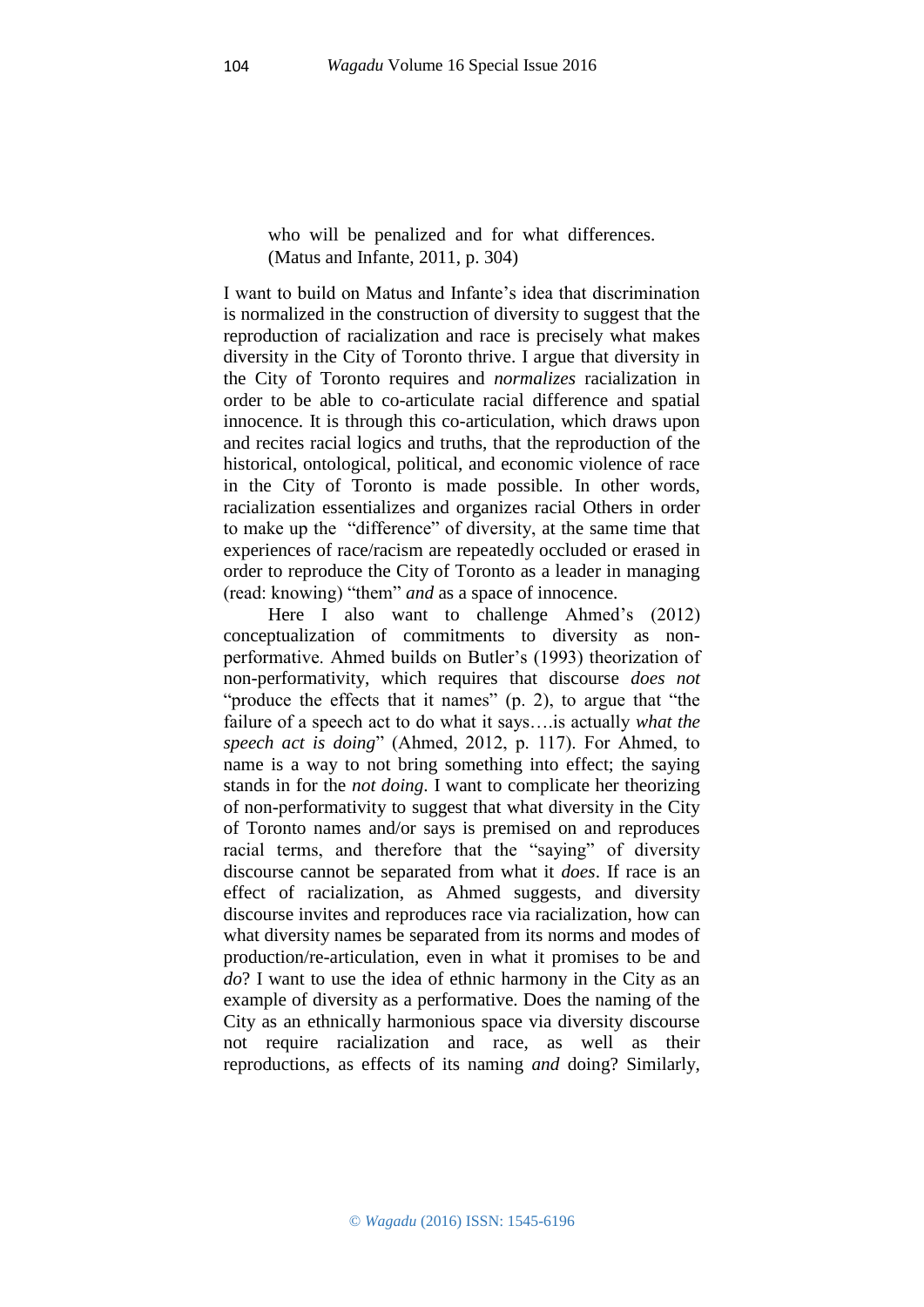does the naming of the City as a leader in managing diversity not require the reproduction and effects of racialization as well, whether occluded or rendered partially visible, as "cultural difference"? I ask: Is diversity in the City of Toronto really non-performative if, as a reiterative practice which conceals the racial norms that are incited into and reproduced by it, diversity does what it intends precisely through what it names/says? In the following pages, I organize my analyses around two themes, diversity as the "good sell" and diversity as invitation to encounter, to show how diversity discourse in the City of Toronto is a performative. I trace how the re-citing of diversity incites and reproduces racializing ideas and practices, which occlude the existence of racism in order to name the City as a space of leadership and innocence.

## **Diversity as the "Good Sell"**

## "TORONTO THE DIVERSE"

- Multiple ethnic cultures: 160 countries
- 1-of-3 GTA residents is a visible minority
- Religious freedom
- $\blacktriangleright$  Inclusive
- A City of nations (Chinatown, etc.)

 Caribana: largest West Indian event in North America

> ("Increasing Toronto's profile internationally and at home (all wards)", City of Toronto, 2002a, p. 12)

Yasmeen Abu-Laban and Christina Gabriel (2002) write about the intrinsic value and broader trend of "'selling diversity' – whereby the skills, talents, and ethnic backgrounds of men and women are commodified, marketed, and billed as trade-enhancing" in Canada (p. 12). Catungal and Leslie (2009) and Shaw (2007) further assert that diversity is a consumable product of whiteness. Only those who have the class, cash, and right ethnicity can enjoy the rewards and benefits of "ethnic" diversity (Shaw, 2007, p. 95). Diversity draws directly on corporate logic, market based strategies, and the achievement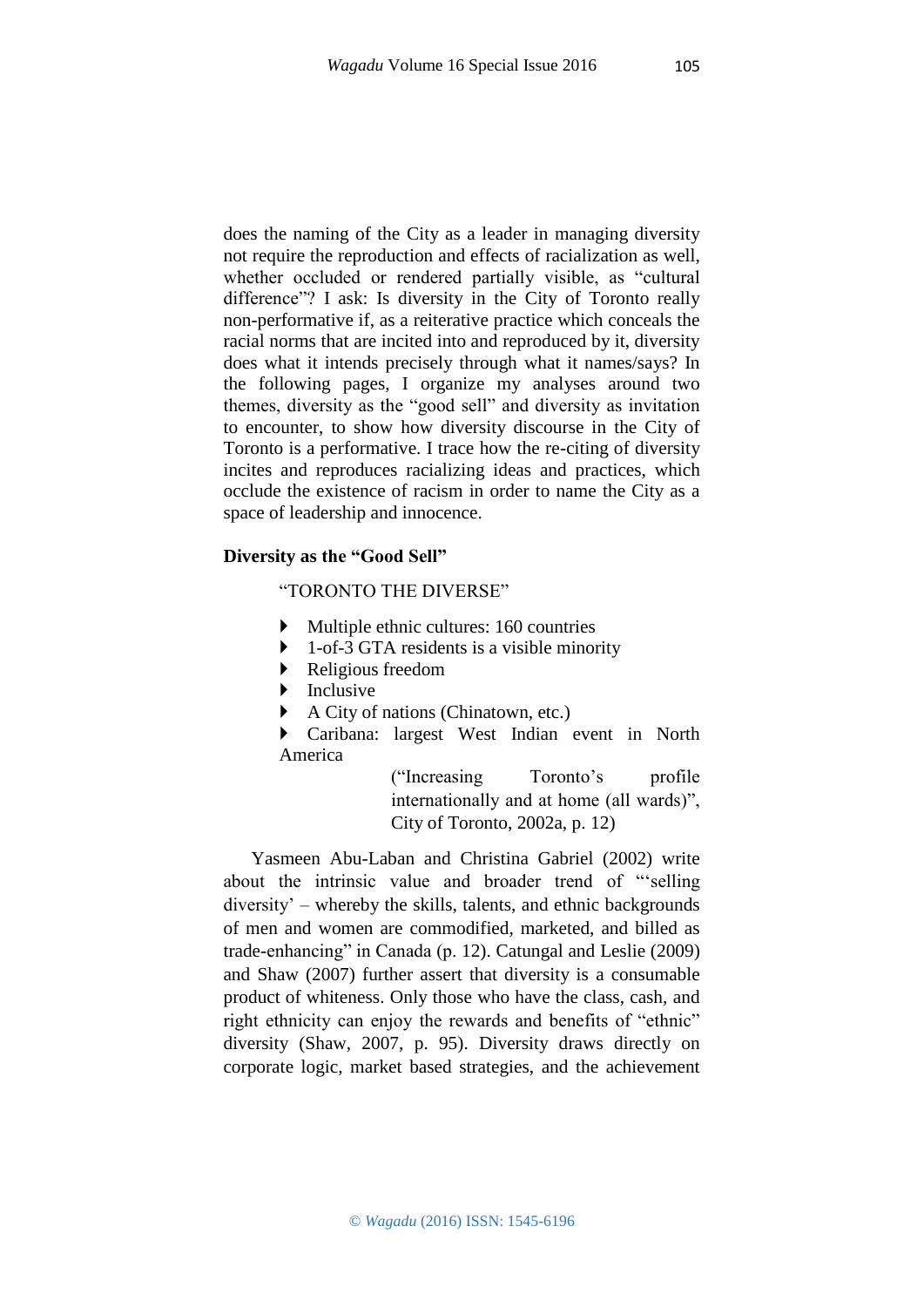of goals and standards alongside the management and containment of internal differences.

Diversity as a concept and as a discourse is used frequently by the city of Toronto to promote a strong economy and to attract tourism, investment, and capital. For example, in 2002, the City of Toronto embarked on three-year marketing plan with a "branding strategy" in order to increase its profile internationally and at home, and to increase its global competitiveness (City of Toronto, 2002a). As part of the plan, the City sought to highlight Toronto's "ethnocultural diversity as one of its major competitive advantages and community strengths" (International Policy Framework for the City of Toronto, 2002b, p.4), and includes the following statement from the Toronto Economic Development Strategy, approved in 2000 by Toronto City Council:

> Nowhere else in the world do so many people from so many different cultures, different ethnic background, different religions, races, creeds, color, sexual orientation, live together in peace, harmony, and mutual respect (City of Toronto, 2002a, p. 2).

The City's \$500k branding strategy, developed in consultation with five City departments and external consultants, included the theme "Toronto The Diverse," which seeks to promote the city as a space that is "inclusive"and where there is "religious freedom," to name a few (City of Toronto, 2002a, p. 12).

However, during the same year that the branding strategy was developed and put forward to Toronto City Council, a Toronto Response for Youth (TRY) program was being developed in response to concerns of "a significant increase in the number of incidents of hate and racism directed against members of Toronto's Muslim communities following the attacks in the United States on September 11, 2001"(p. 1), and "crime statistics released in the spring of 2002 by the Toronto Police Service which revealed that hate crimes against Muslims in Toronto had more than doubled" (City of Toronto,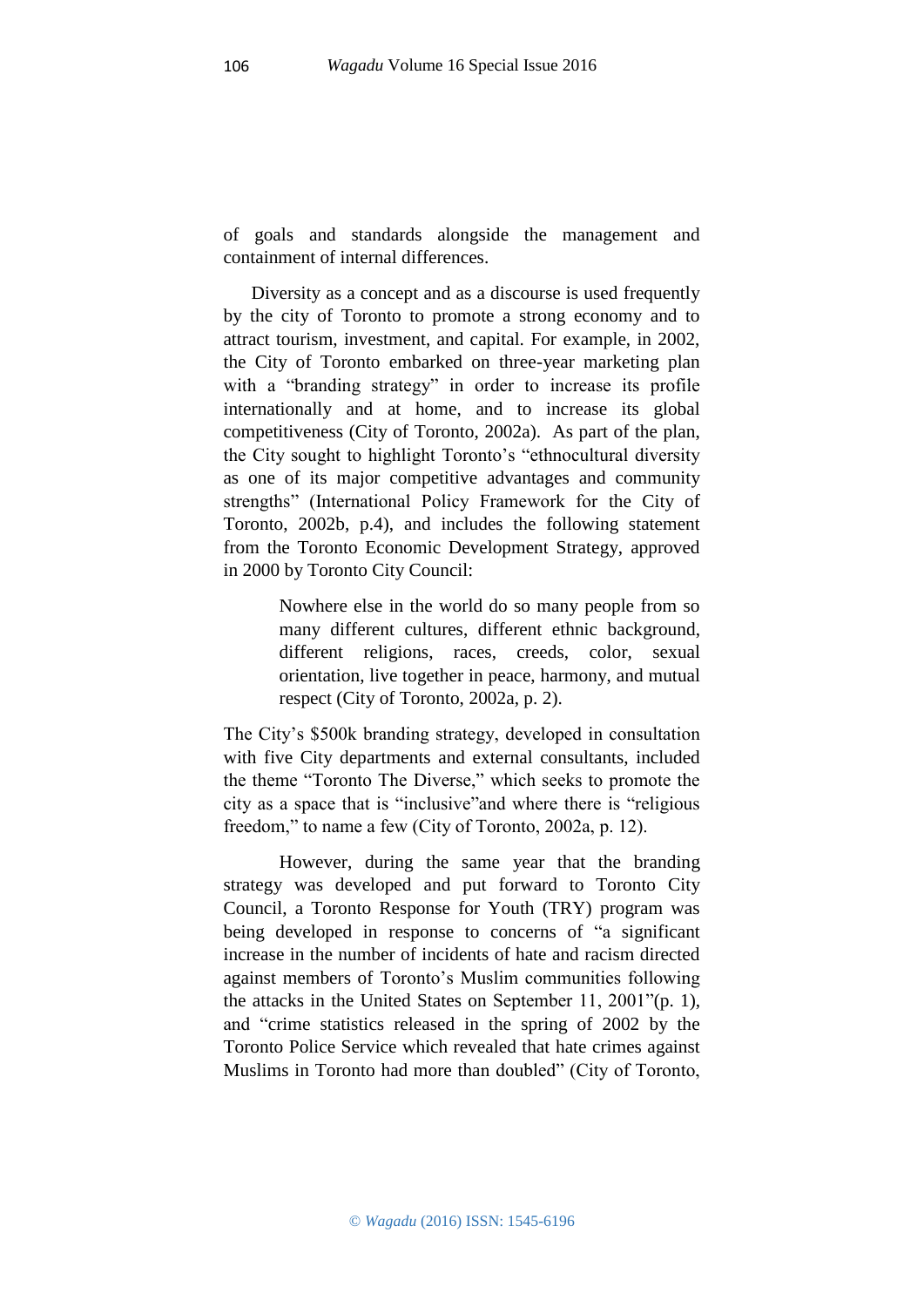2002c, p. 2). Earlier that same year, a Notice of Motion was also put forward concerning the vandalism of the Gayatri Mandir, a Hindu Temple in Toronto, which included the

following statements:

WHEREAS Toronto City Council has taken a leadership role to respect and to celebrate the diversity among the people of Toronto; and

WHEREAS Toronto City Council has adopted many policies and programs which respect our diversity; and

WHEREAS on February 8, 2002, the Gayatri Mandir at Dupont Street and Ossington Avenue in the City of Toronto was vandalized…

NOW THEREFORE BE IT RESOLVED THAT City Council express its distress, deepest concern and indignation about these hate crimes and join with the Federation of Hindu Temples of Canada in condemning these acts… (City of Toronto, 2002d, p. 31).

In 2003, a report and subsequent Notice of Motion was issued concerning the "60.48 percent increase in anti-Semitic incidents in 2002…the highest number recorded in the 20-year history" (City of Toronto, 2003b, p. 17). The Notice of Motion included the statement that because "anti-Semitism is incompatible with Toronto's slogan: 'Diversity is our Strength,'" Toronto City Council should pass a resolution "strongly condemning all acts of anti-Semitism and all forms of racism" (City of Toronto, 2003b, p. 17).

bell hooks (1992) writes how the Other, encountered in politically progressive spaces, must assume "recognizable forms"; where voices of non-white Others are first enabled, and then "eaten, consumed, and forgotten" (p. 26). In the texts noted above, the City of Toronto repeatedly marketing itself internationally and locally as being "good at" and/or a leader in diversity enables and is enabled by the racialization and commodification of its "diverse" populations, premised on the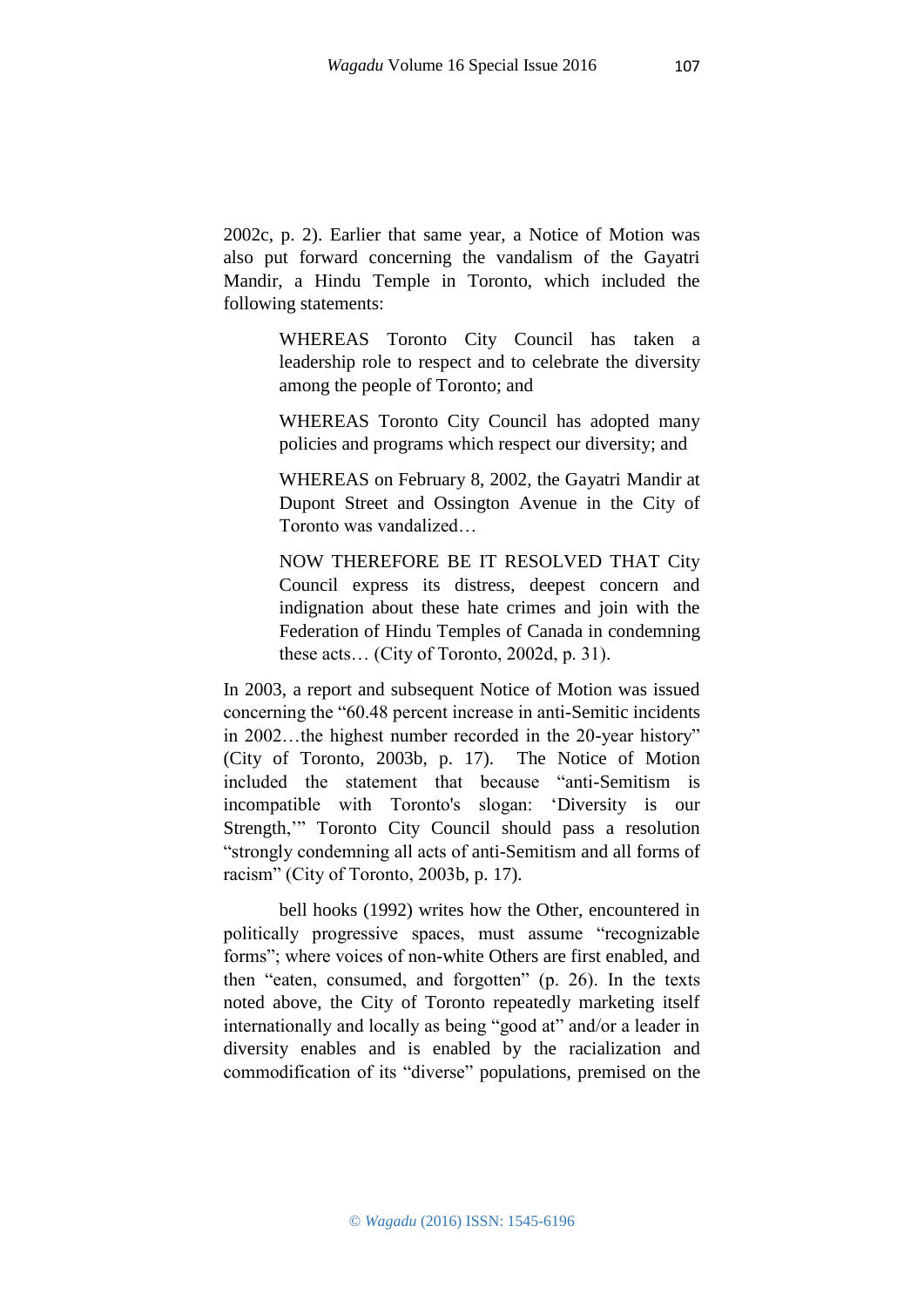evocation and occlusion/erasure of experiences of racism in the City. I argue that racialized Others and their experiences of racism become recognizable, and that they become *subjects* in the City, only in their consumed, de-contextualized, and rebranded forms. This subjectivity is premised on the reproduction of essentialist representations of the non-white Other, as co-constructed with the occlusion and/or denial of (their) experiences of racism in the City, which directly informs and is informed by how the City is good at and/or a leader in diversity. What I am suggesting here is that experiences of racism in the diverse City become *necessary*; that they are deliberately evoked as signs of racial difference which are then re-framed/commodified and erased once they, and the bodies that have been subjected to them *and by them*, have been "eaten". The processes of evocation, consumption, and reframing are precisely the moments where race is reproduced *through racialization*, where Othered bodies serve a particular cultural and consumable fantasy of Otherness in the diverse City, and as a reconfirmation of whiteness and power.

The City also markets itself as a "global city" where immigrants are welcomed and are an integral part of the celebrated cultural diversity and economic viability that makes up Toronto's unique character. For example, in a request to Toronto City Council to cover additional expenses of hosting the 2005 Metropolis Congress, the benefits of hosting included showcasing how the City, "as one of the most ethno-racially diverse cities in the world, can demonstrate how it has successfully integrated newcomers into the fabric of Canadian society," and how it can "boost Toronto's international image as a leader in dealing with immigration and settlement issues," who is willing to share their experiences and successes with other cities (City of Toronto, 2004, p. 5). Similarly, in the City of Toronto's 2006 Creative City Report, which seeks to highlight Toronto's creative and growing cultural sector in order to position the city internationally and to attract local and regional investment, Toronto's immigrant populations are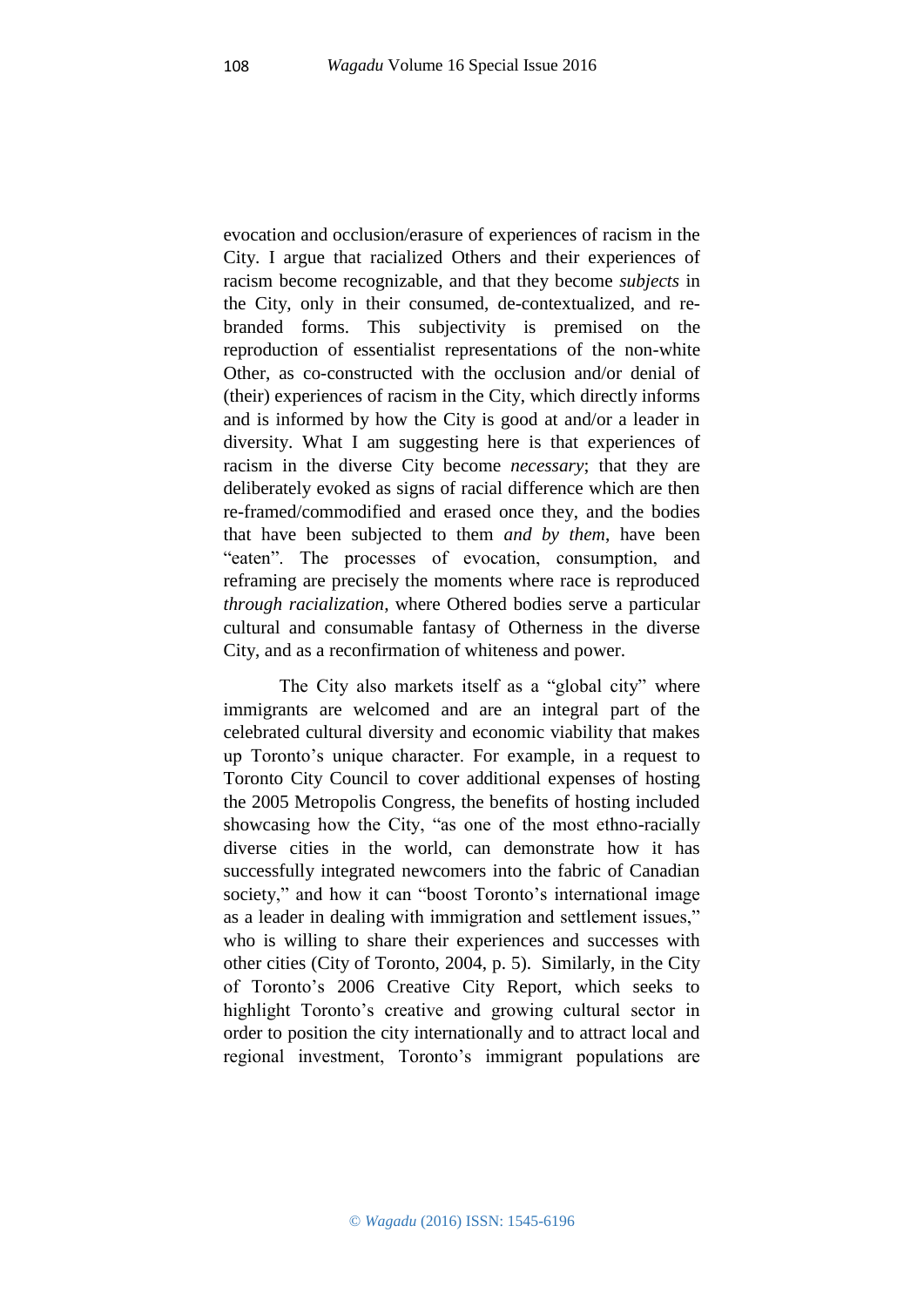conveyed as a source of creative talent and economic growth, where they "bring their skills, experience, social network, and artistic traditions to the city," but also as evidence of the City's inclusive nature: "their very presence stands as an indicator of the city's openness to diverse newcomers" (City of Toronto, 2006, p. 19).

However, in City texts, the existence of racism does not entirely disappear. In 2002, the "City of Toronto Immigration and Settlement Communications Framework" outlines the need to translate key City materials into various languages, to increase outreach through ethnic media, and to increase the presence of multilingual staff in order for newcomers to have increased access to City services. Indicated very briefly in the report is that the communications framework must also support the removal of "*systemic barriers such as racism and the lack of recognition of overseas education, qualifications, or work experience*" (2002e, p. 6; my emphasis). This statement is immediately followed by an understanding that information in languages from the most frequent countries of immigrant origin is vastly required, as it further enables the City to respond to immigration and settlement issues, and to encourage a positive climate and attitude towards newcomers that the City is known for. Similarly, the City of Toronto Plan of Action for the Elimination of Racism and Discrimination (City of Toronto, 2003) begins with the claim that "Toronto is one of the most diverse cities in the world and has gained an international reputation for the successful *management of its diversity*" (City of Toronto, 2003, p. 2; my emphasis), and that the Plan is but one of the ways in which "the City of Toronto continues its leadership role in building a society that respects and values the diversity among the peoples of the City of Toronto" (p. 3). The 2000 Ornstein study, the City-commissioned study on ethnoracial inequality in Toronto, which sparked the Plan, concluded that for ethno-racial minorities with similar education, the levels of unemployment and poverty are significantly higher than for persons of European origin. The City of Toronto Plan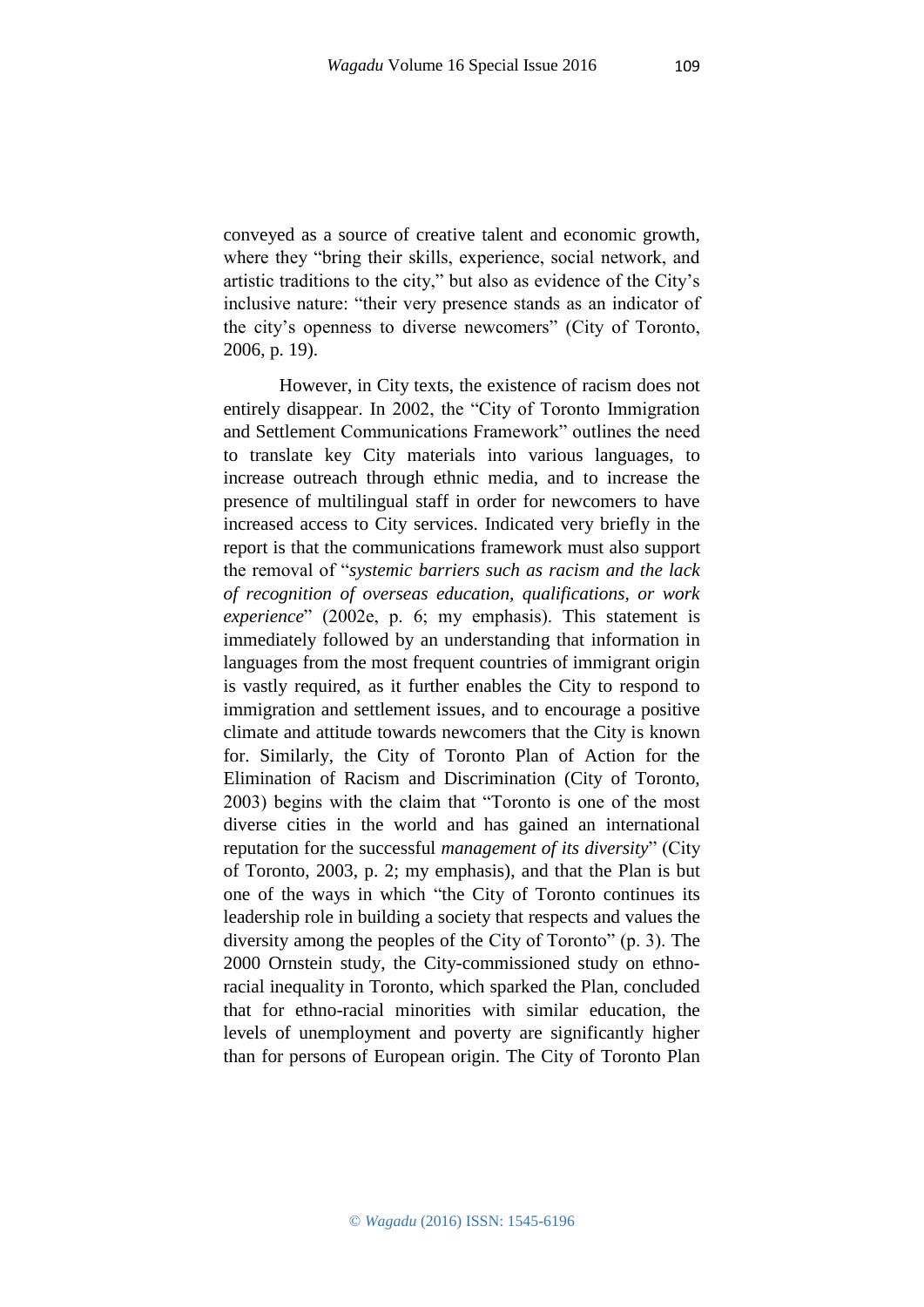identifies these labor market and economic disparities that may be experienced by racialized and/or immigrant communities *due to racism*, and suggests:

> integrating into the City's labour force development plans co-operative strategies to address unique needs of diverse communities to ameliorate labour market and economic disparities, *implement mentoring programs* to assist employees and immigrant workers, continue outreach and information initiatives so that businesses from diverse communities have access to the procurement process of the City and agencies. (City of Toronto, 2003, p. 6; my emphasis)

Himani Bannerji (2000) argues that as an ideological tool, diversity re-packages un- or underemployment into issues of culture rather than as evidence of racism. I want to build on Bannerji's analysis to offer that the City's continued leadership in the area of diversity is co-constructed with racializing practices which are premised on the essentialized inferiority of racialized bodies. The discourse of diversity re-circulates racializing norms by suggesting that issues of racism and/or unemployment of racialized Others in the City can be resolved by translation and mentoring; which identifies "their" *lack* of knowledge and language skills in order to conceal and continue to deny racism (and accountability for racism) in the space of the City. The denial of racism in the space of the City, which keeps the City of Toronto's local and world leader status intact, is thus premised on the reproduction of racialization and racial thinking which is incited into and incited by diversity discourse in the City of Toronto.

Reframing experiences of racism in the City as difficulties experienced due to language barriers and/or lack of skills, knowledge, training and/or education is prominent in and across several City of Toronto diversity texts, dating as far back as the 1980s. What becomes interesting here is the extent to which the City re-circulates the embodiment of lack (of language, knowledge, and/or skills), in order to re-frame and/or

110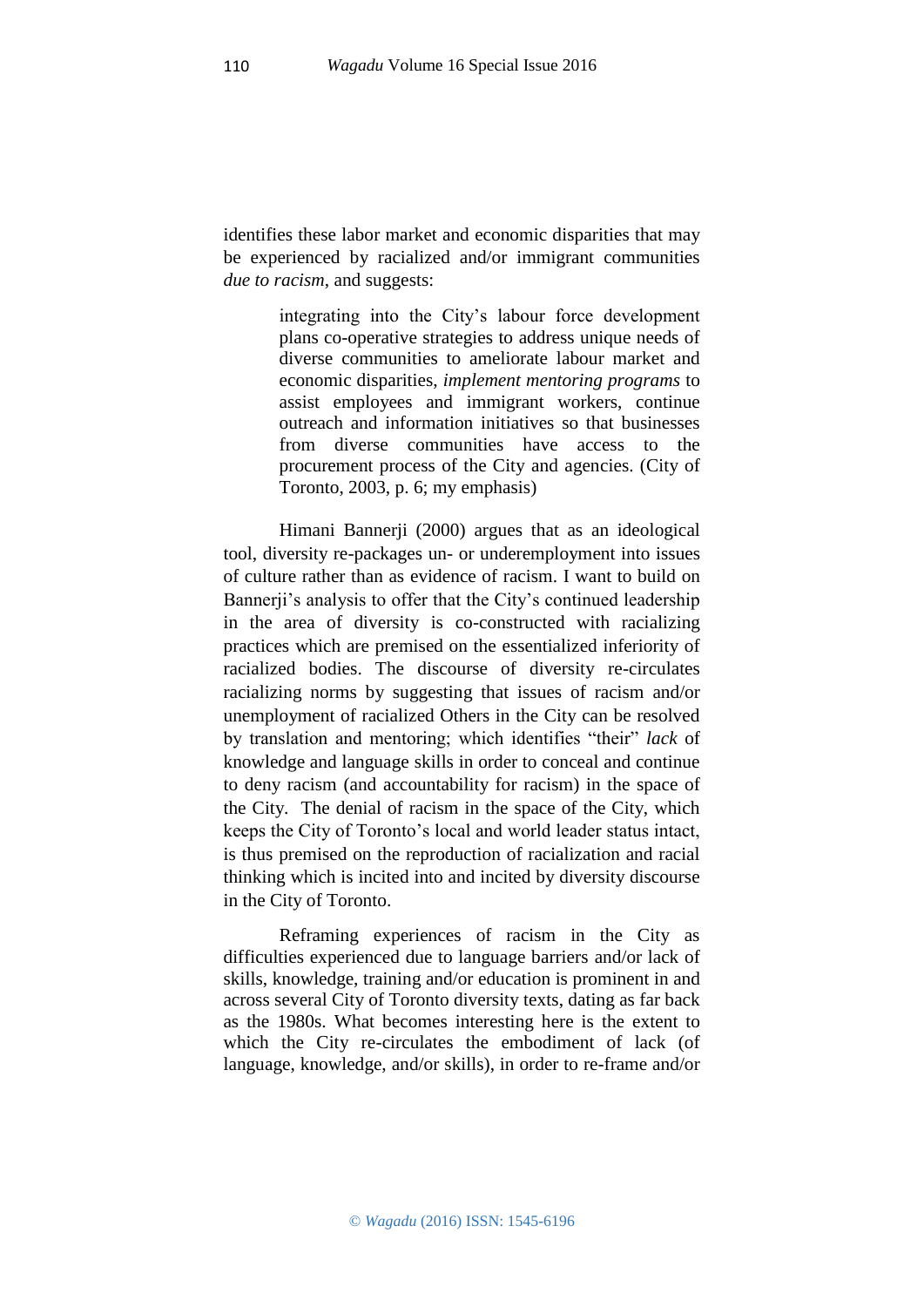deny the existence of racism, and to reassert itself as a leader in issues of diversity. For example, the "Deputy Mayor's Black Business Professionals Roundtable" report (City of Toronto, 2014) suggests that issues faced by Black business owners and operators in the City could be resolved by "building education and awareness," "skills development workshops," and "creating a business professionals mentorship program" for the Black business community (p. 10). Experiences of racism were mentioned nowhere in the report. The report also includes a note from Toronto City Councilor Michael Thompson, which states:

> Diversity is Toronto's strength … what we learned and shared at the Black Business Professionals Roundtable will go a long way toward building productive ongoing collaboration and instituting effective support services (City of Toronto, 2014a, p. iii).

In response to the escalating hate crimes against Muslim groups in Toronto in 2002, the City of Toronto created a youth *mentoring program* (TRY), which recruits and trains "at-risk youth" to become peer leaders to assist other young people in dealing with issues related to Islamophobia and other forms of racism, but to also provide at-risk racialized youth with "employment and life skills" (City of Toronto, 2002c, p. 2), in order to gain long-term employment. The report also notes that the TRY project "has the potential to be a useful model for other communities," given that it is a "unique City-run project which has been built on a foundation of community partnerships" (p. 3). Through the re-circulation of translation services, mentoring, training and skills development, the City perpetually links barriers to access, employment and/or experiences of racism in the City with "their" (racialized Others') lack of skills, knowledge, education, language, and/or training. This deliberate linking of the reproduction of racialization and the erasure of racism enables a re-citing of the City's claims of leadership and innocence. In other words, the more translation services and mentoring are repeated in City texts, the more the shift from racism to racialization, the more innocent the City space, the more successful the City of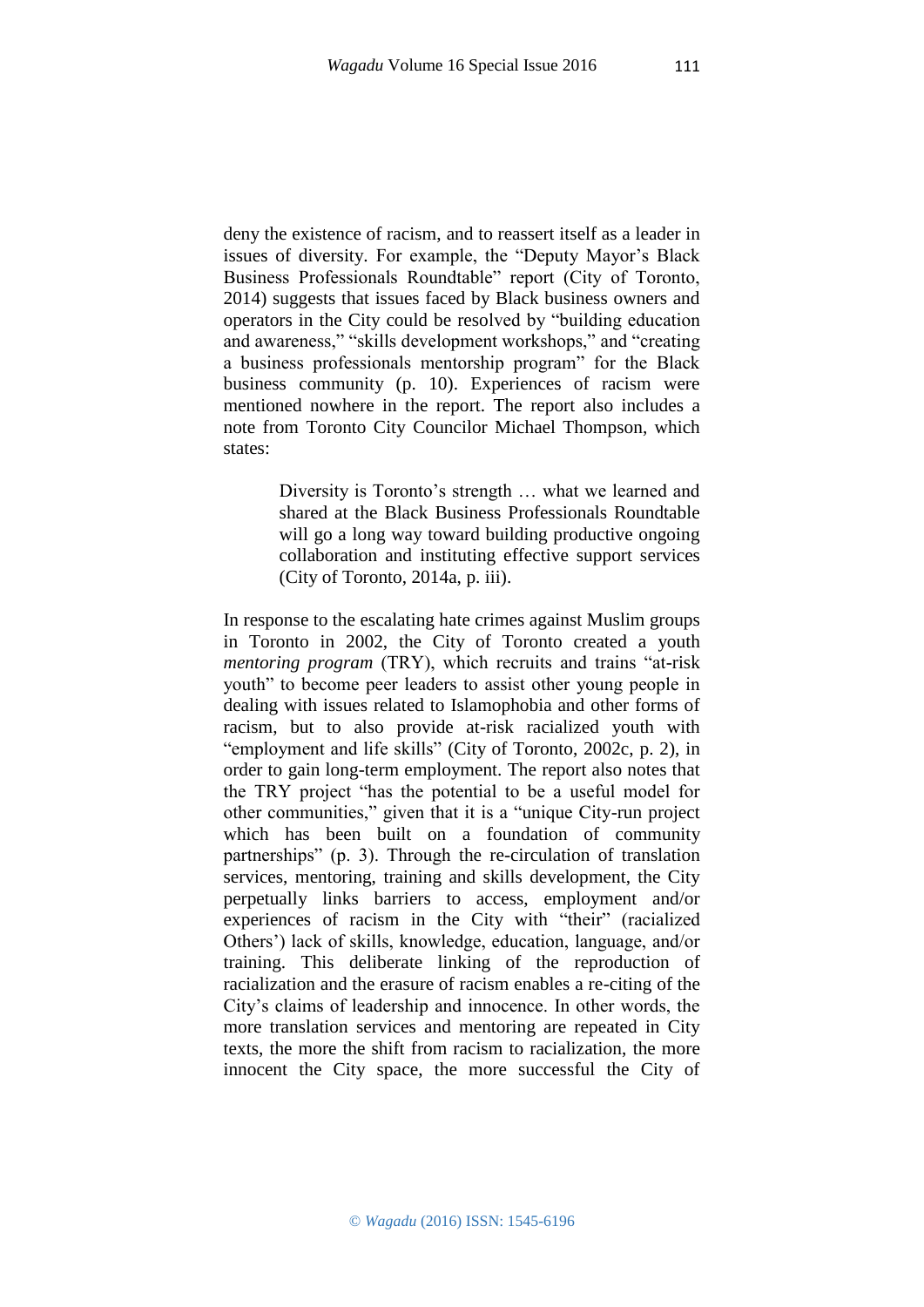Toronto becomes at being a leader in "managing" diversity via addressing "their" *lack*.

The City's Human Resources Action Plan on Access, Equity, and Human Rights 2007– 2008 lists several initiatives for the City to *continue* to achieve diversity and inclusiveness in the Toronto Public Service, including to strengthen relationships with the Aboriginal community, but also "to increase understanding of managers regarding their obligations under the Ontario Human Rights Code and to prevent and eliminate racism and racial barriers in the TPS" (City of Toronto, 2008, p. 5). In the Plan, a Mentoring program that assists Black African Canadian employees is listed as an initiative which is "effective in addressing issues of *systemic discrimination,*" particularly the underrepresentation of Black African Canadian senior employees in the City; yet the program is also listed as beneficial for City staff who "learn mentoring and coaching skills and increase their understanding of *cross-cultural issues*" (p. 9; my emphases). The elimination of racial barriers and racism in the City again becomes coupled with the mentoring of Black African Canadians, whereby their lack of knowledge and skills becomes the reason for their lack of access and mobility in the City. However, the existence of racism becomes re-framed as *distinctly cultural issues* which "City staff" (read: white) can learn about in order to *manage*. Page 12 of the Plan also notes that the City won several awards for participation in this Mentoring program in 2007.<sup>4</sup>

**.** 

<sup>4</sup> Other examples include the "1986-1990 Equal Opportunity Program Review" report which outlines how racialized and Native employees are significantly underrepresented in the City and "have historically faced systemic barriers to employment" (p. 69). The report suggests "internship/bridging/apprenticeship positions" and training strategies to give employees "the knowledge, skills, and experience to compete successfully" (p. 70). In May of 1991, the City of Toronto created the "Multicultural Access Program" (MAP) in response to problems that members of ethnic and racial minorities had encountered in getting access to municipal services (City of Toronto, 1990). Consultations with racial and ethnic groups began as early as 1984, but particular emphasis was placed on inviting new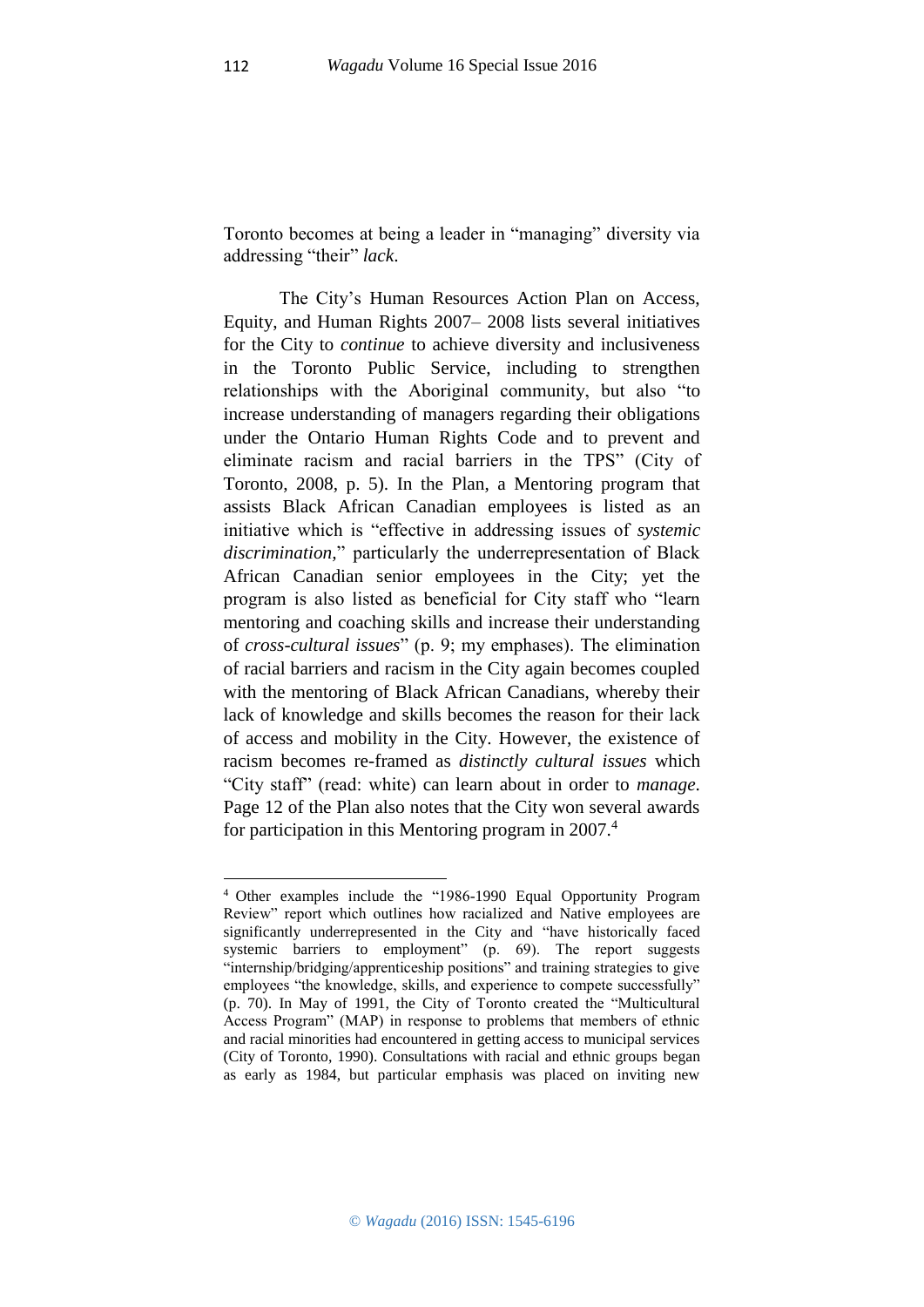113

In this section of the paper, I have shown how the City of Toronto's marketing of itself as being "good at" and/or a local and world leader in diversity is directly linked with reproducing racialization and race, which simultaneously occludes and/or denies the existence of racism in the space of the City. The City's leadership on managing diversity is repeated in and across several City texts, but what becomes concealed is how the City co-constructs this leadership with the re-circulation of racial norms that reinscribes racialization of the Other, in order to disavow the racist and racializing practices that would threaten its local and international leadership status. Through re-significations of racial difference and the normalization of (racial) lack, which are incited into and incited by the discourse of diversity, race simultaneously flourishes and is concealed in the City.

Building upon my earlier argument that diversity discourse in the City of Toronto is performative, I also want to suggest that the City marketing itself as "inclusive," as a space of "religious freedom," and as a leader in diversity can only be accomplished via the commodification of racial subjects. What diversity names and the effects it produces are both made possible through the reproduction of racialization and race, and as such, the saying/naming cannot be separated from the *doing* of diversity. In the next section of this paper, I discuss further how the reproduction of racialization and race are inextricably linked to the performativity of diversity discourse and the simultaneous occlusion/denial of racism in the space of the

1

immigrants who, *because of their cultural and language backgrounds*, had difficulty in getting adequate access to services (City of Toronto, 1990, p. 152; my emphasis). Even though racism and discrimination were identified in the consultations as a core issue in terms of accessing service, the City's response was to "provide better information on City services in a variety of languages and media" (City of Toronto, 1992, p. 120).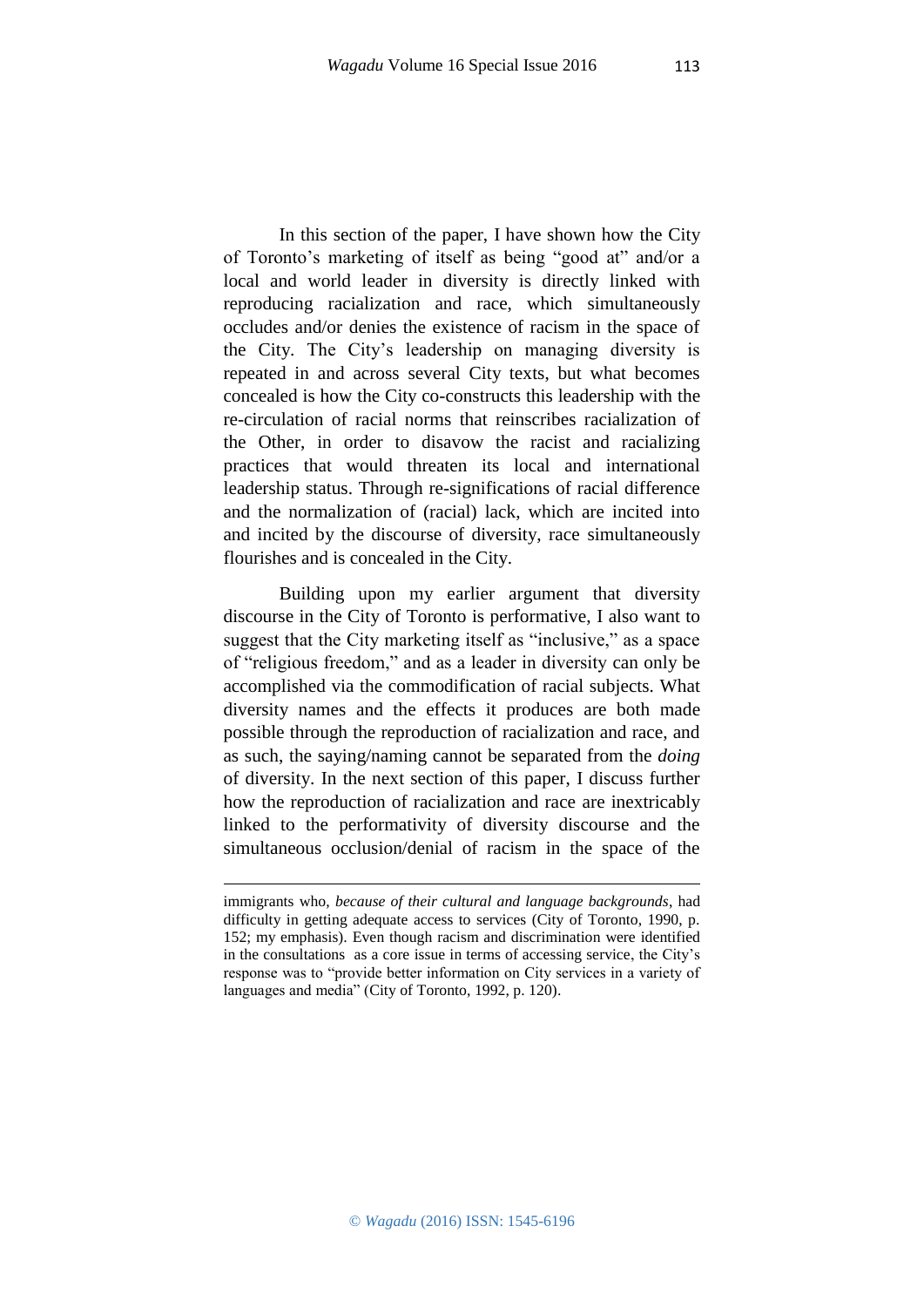City, through exploring the invitation to racial Others into consultations in the City of Toronto.

#### **Diversity as Invitation to Encounter**

Participants expressed frustration that they were being consulted again. Individuals and community groups asked why they were being consulted when the City and other governments had a catalogue of actions that could be taken.

> ("City of Toronto Plan of Action for the Elimination of Racism and Discrimination", City of Toronto, 2003a, p. 27)

They [participants] welcomed the opportunity to participate in these consultations with one of the few orders of government where discussion on issues of diversity is taking place. Participants expressed hope that the City of Toronto would continue to act as an advocate on behalf of its residents despite the current political climate, and that the City would continue to lead the country in addressing issues of diversity.

> ("City of Toronto Plan of Action for the Elimination of Racism and Discrimination", City of Toronto, 2003a, p. 28)

In her book *Woman, Native, Other*, Min-Ha Trinh (1989) suggests that the invitation to the "native Other" to contribute their voice in dominant systems and hierarchies reignites the "us" and "them" dichotomy that rationalizes socioracial and spatial relations of power. In this practice, the native Other is both taken up as the "voice of truth" and re-written by the white male in his own language, to reproduce and manage racial demarcations (1989, p. 67). The co-construction of the occlusion/denial of experiences of racism with the reproduction of racialization and race is evident in and across several City of Toronto texts which discuss the invitation to racial Others to be "consulted" on how to address issues of racism. For example, to prepare for the City of Toronto's Plan of Action for the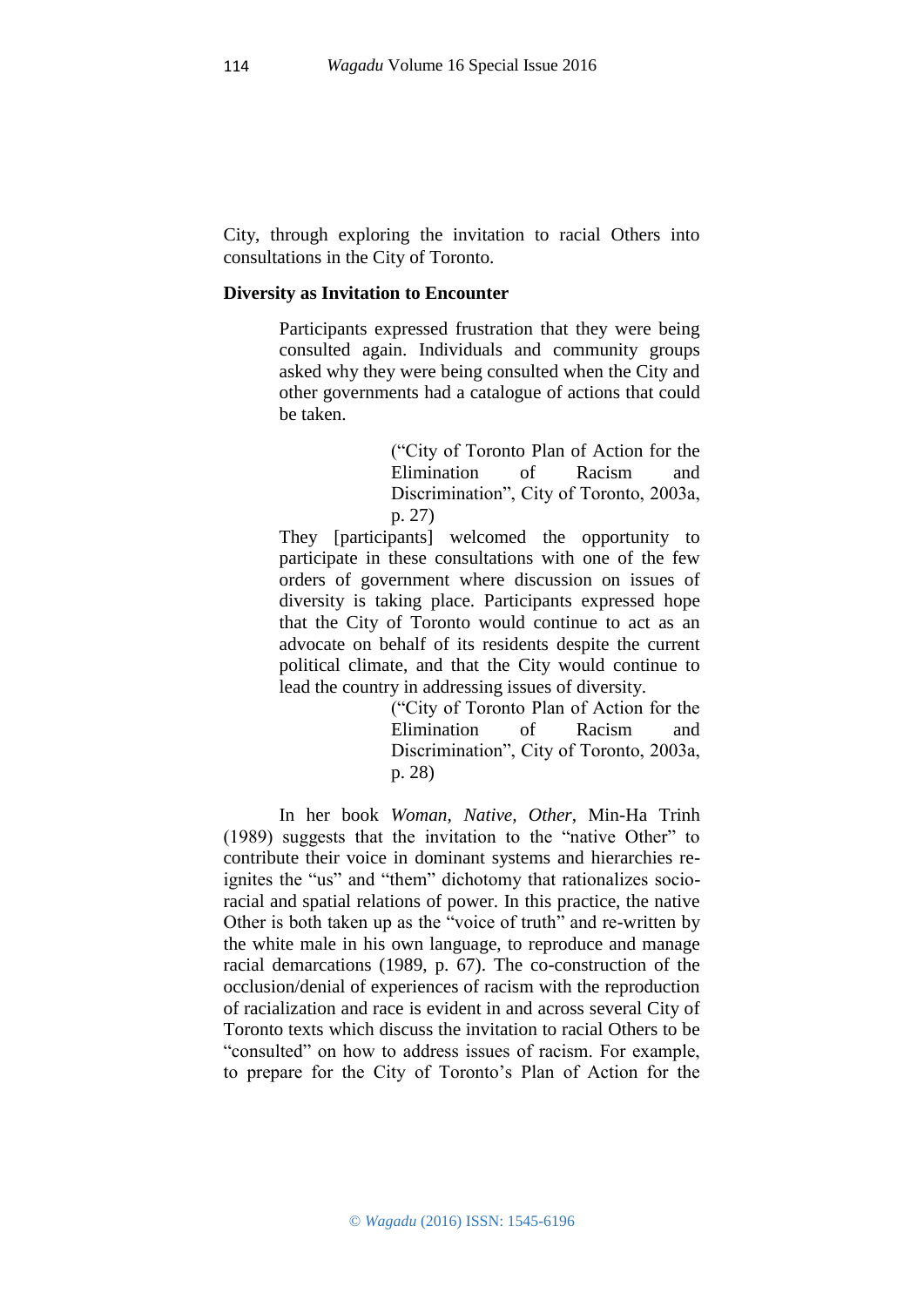Elimination of Racism and Discrimination (City of Toronto, 2003a), approximately 50 community consultation sessions were held, where over 1,000 people participated and contributed their thoughts on how the City could combat increasing experiences of racism and discrimination in Toronto. In the appended summary notes of the consultations were several statements about experiences of racism in the city, and of the need for the City to be held accountable in addressing racism:

> Since 9/11, Muslim is a euphemism for walking bomb. Racism is a growing problem in Toronto. How do I know? I know because the number of attacks on me keeps increasing.

There is no safe place. (City of Toronto, 2003a, p. 29)

However, in the body of the Plan, the City is again reproduced as a leader in managing issues of diversity via the occlusion/erasure of experiences of racism. Included in the Plan of Action report is a statement of how the invitation to residents, community groups, and organizations to give their input on the Plan of Action is an example of how the City "build(s) on the legacy and leadership for which the City is known"(City of Toronto, 2003a, p. 25). The report also closes with the following:

> Diversity is a fundamental characteristic of our city. It gives Toronto strength through an ability to value, celebrate and respect differences. It is this recognition of diversity, which makes Toronto one of the most creative, caring and successful cities in the world (City of Toronto, 2003a, p. 20).

There is a certain irony attached to the statement that diversity makes Toronto one of the most caring cities in the world in a report which seeks to eliminate racism and discrimination. Those who feel that being Muslim is equated with a walking bomb, those who experience increasing racial attacks, and those who never feel safe, would hardly call the city they live in a place that celebrates and respects differences.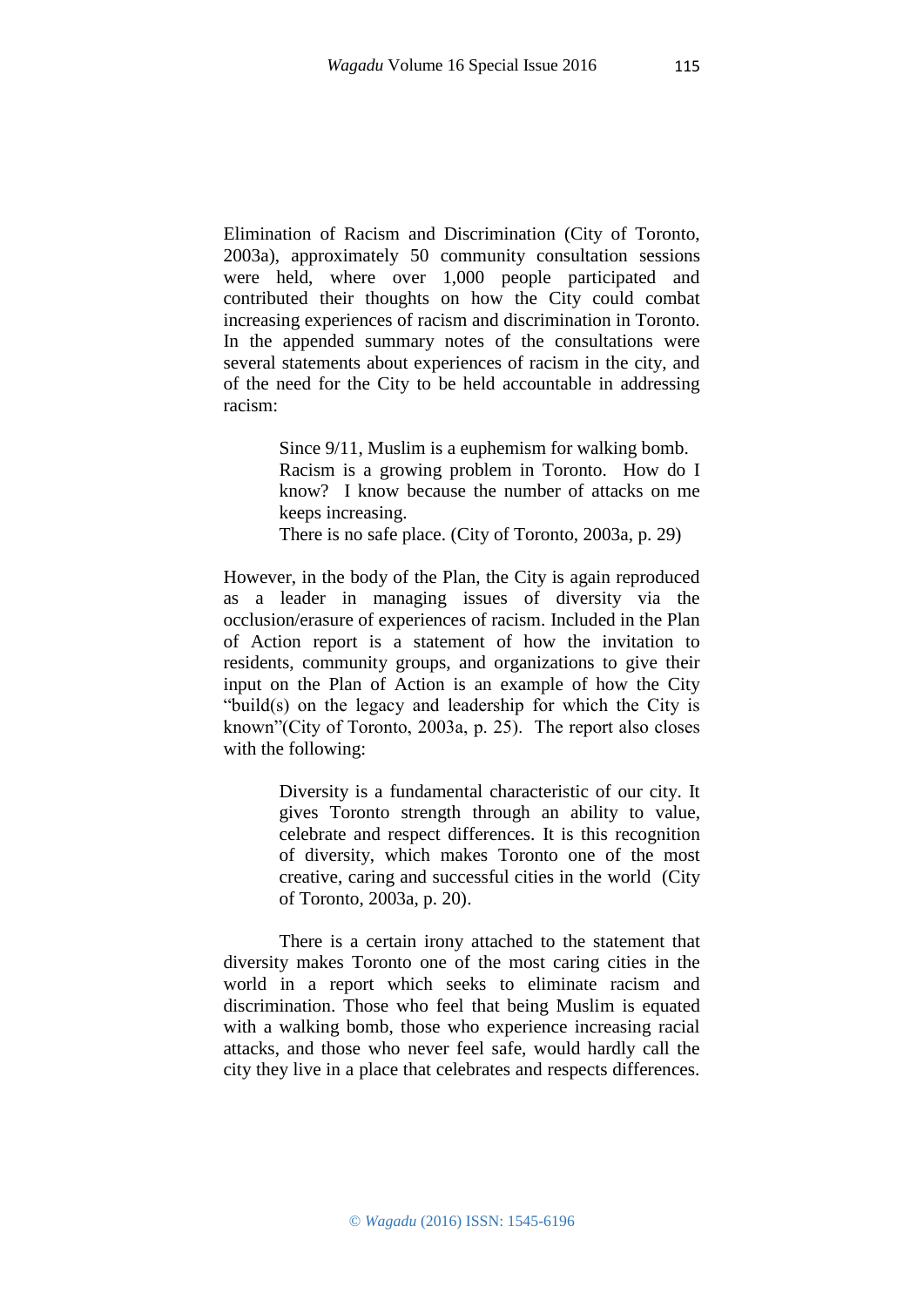Furthermore, participants' frustrations at being consulted become re-framed in the Plan of Action in order to demonstrate the City's leadership on diversity, as well as their democratic nature. Consultations which were originally frustrating become yet another welcomed opportunity for "diverse" communities to participate, which the City then links to its proactive stance in *inviting and leading* discussions of diversity.

Ahmed (2012) explains that in institutions that embrace diversity, "moments of complaint" (i.e. discussions of race/racism) become opportunities to promote the values of diversity, which prevents messages about racism from being heard (p. 145). Trinh (1989) also aptly writes that the invitation to sit at the table with "us" appropriates and reduces "them" to a detached "us" discourse. The invitation evokes a grateful witness who mimics and legalizes the discourse. A "them" among "us" is thus "a hoax; a false incorporation that leaves 'them' barer than ever, if 'them' allows itself to nibble at the bait of Lies" (Trinh, 1989, p. 67). I want to expand Ahmed and Trinh, particularly their conceptualizations of the failure to hear about racism and the invitation into mimicry, to include an understanding of diversity discourse as a hailing, whereby racial Others come to know themselves and be known as *subjects* through the discourse of diversity. Diversity discourse draws out (hails) repeated consultations with racial Others under the guise of addressing experiences of racism in the City, however what becomes concealed is how the racial Others who participate in consultation processes are both regulated and reproduced through diversity discourse, *as racialized subjects*, via the continued re-framing of their experiences. For example, in 1991, the Toronto Mayor's Committee on Community and Race Relations held a public meeting, given the poor relations between the Black community and Toronto Police Service (TPS), "to hear from all spectrums of the Black Community about those relations and to avail the Black Community of an opportunity to express those concerns and give the Committee input on changes to the Police Act" (City of Toronto, 1991, p. 204). The meeting, which in the end recommended further "private meetings between the Mayor, some members of the Committee, and the Black Community, to restore mutual

116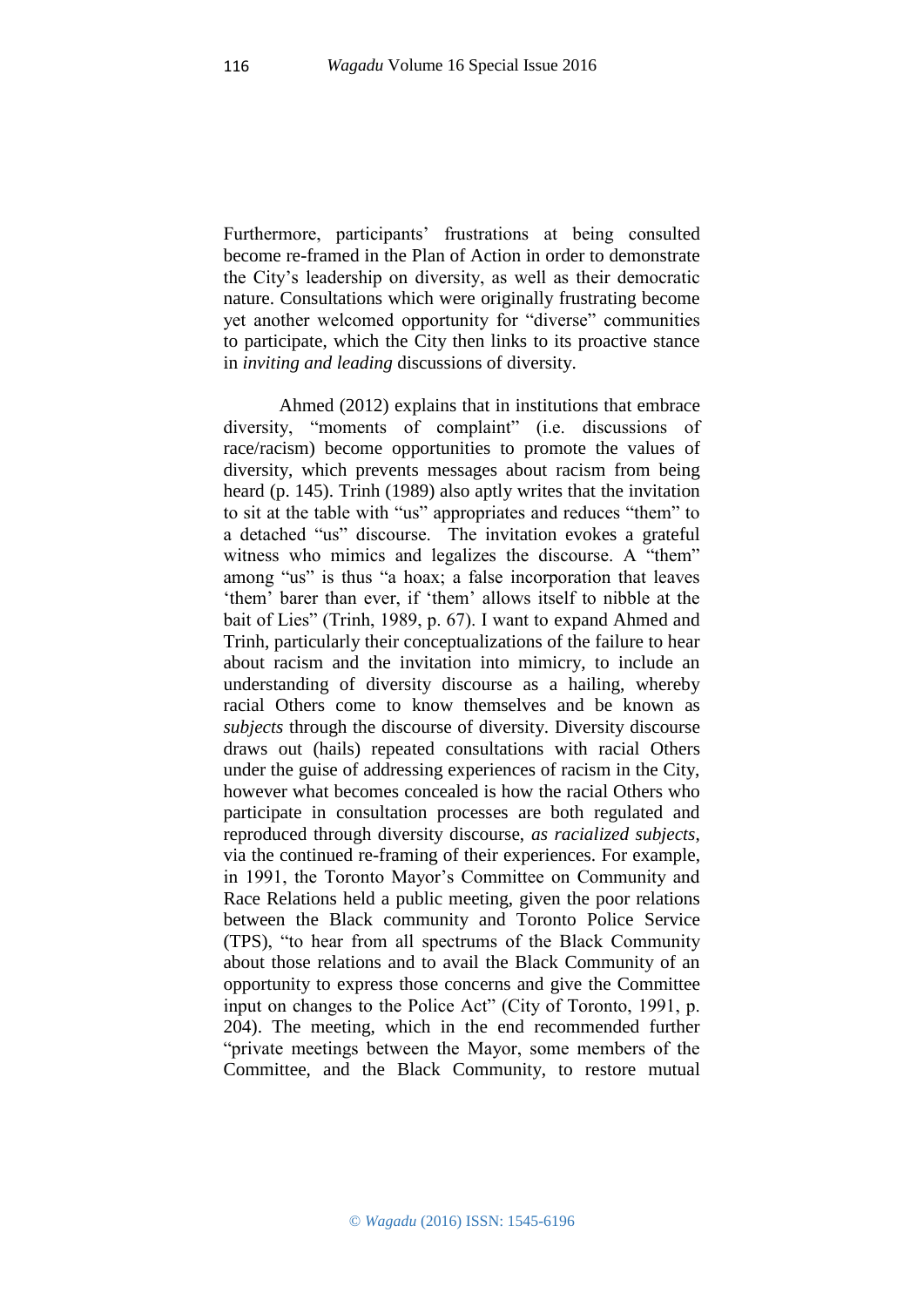respect and trust between the Black Community and the police" (p. 204) was included in a report for the 1991 program and budget of the Committee, in order to demonstrate the importance of celebrating *diversity* in the City of Toronto, and in particular to request for additional funds to celebrate Black History Month.

In the City of Toronto, experiences of racism become re-framed via the continued consultation and participation of racial Others, which I argue both authorize and are hailed by diversity discourse. I also argue that the establishment of these consultations, particularly what they come to represent in terms of achieving "democratic participation" and commitments to address marginalization/racism in the City, are repetitive and idealized *performances* of diversity, as a set of practices which acquire value and meaning through the reproduction and occlusion of race/racialization in the City. Although the City might also repeat its claims of successfully addressing racism in the City and achieving democratic participation in order to disguise that they can never finally or fully be addressed or achieved, I again want to suggest, following my earlier argument on the performativity of diversity discourse, that the saying/naming of success and achievement and the doing of it both require and reproduce racialization and race.

Another example of consultation and the hailing of racial subjects is the response to the 2002 Council Motion on Racial Profiling in Toronto, which references reports over three decades on racial profiling of the Black community in Toronto. Police Chief Julian Fantino "met with members of the Black community" and made commitments, following these consultations, to "enhance the TPS recruit orientation and training programs by arranging face to face meetings with police recruits and members of the Black community prior to their graduation," and to coordinate a "Race Relations Conference" in Toronto where the TPS, the Black community and all levels of civil society/government focus on problem solving" (City of Toronto, 2003c, p.7). Furthermore, the City's Race and Ethnic Relations Committee writes in the same report that "sufficient studies and reports have been prepared on the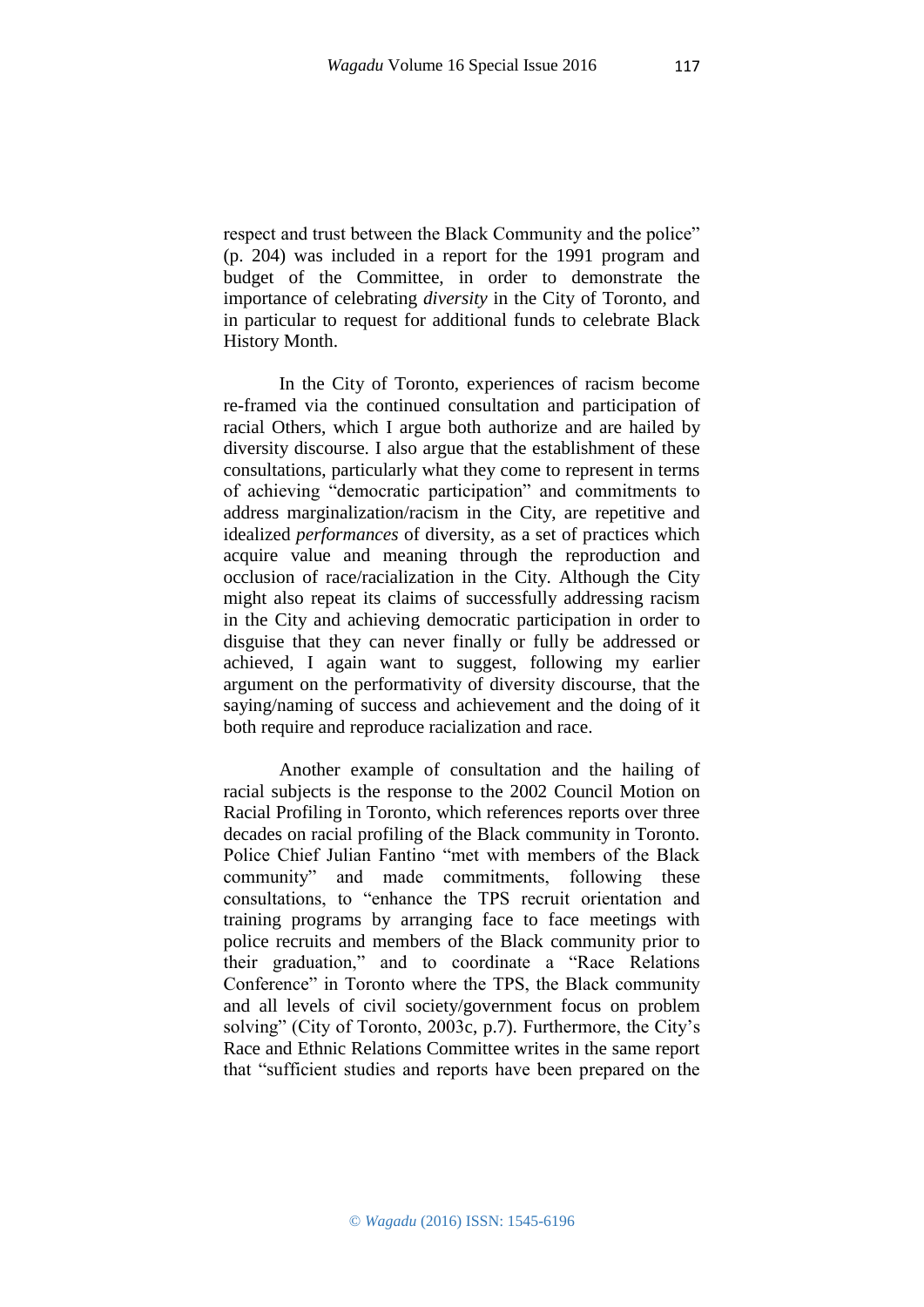subject of racial profiling and systemic racism over the last 27 years," and, based on the recommendations of these various reports, believes that it is "*now time for action on this important matter*" (City of Toronto, 2003c, p. 21; my emphasis). The action that the City's Race and Ethnic Relations Committee recommends is for groups such as the African Legal Clinic, Toronto Police Services Board, and other stakeholders to be invited to make deputations to the January 23, 2003 meeting of City Council. What I am suggesting here is that the practice of inviting, meeting, and consulting with racialized Others in order to address issues of racism in the City reproduces claims of City's leadership on issues of diversity, precisely because of what these consultations accomplish: the repeated occlusion/writing out of experiences of racism in the City via the reproduction of racialization and race. It is also through consultation that accountability for racism in the space of the City *by the City* is erased.

In Judith Butler's (2011) description and analyses of performativity, she writes that "the ideal that is mirrored depends on that very mirroring to be sustained as an ideal" (p. xxiii). In the City of Toronto, consultations with "the community" (i.e. residents of Toronto, community groups, and agencies) are prioritized and idealized because they reflect and entrench the idea of democratic political participation; one in which everyone has an equal voice, and the right to speak.<sup>5</sup> However, in the City of Toronto, diversity discourse draws racialized Others into consultation processes in order to

1

<sup>&</sup>lt;sup>5</sup> See for example the "International Policy Framework for the City of Toronto" which states "The City of Toronto is a leader in developing innovative policies dealing with the issues of ethno-racial diversity and equity…The Task Force Report sets out major principles of access, transparency, participation and inclusive decision-making processes…The City of Toronto strives to actively engage its citizenry, especially marginalized groups, in the policy development process" (City of Toronto, 2002, p. 12). Similarly, the City's "Status Report - Implementation of 2004- 2006 Access, Equity and Human Rights Action Plans" which states, "active involvement by Toronto's diverse communities is in line with the trend for enhanced local democracy and public accountability and opening up the process of local government so that residents can influence decision-making in the City"(City of Toronto, 2006, p.3).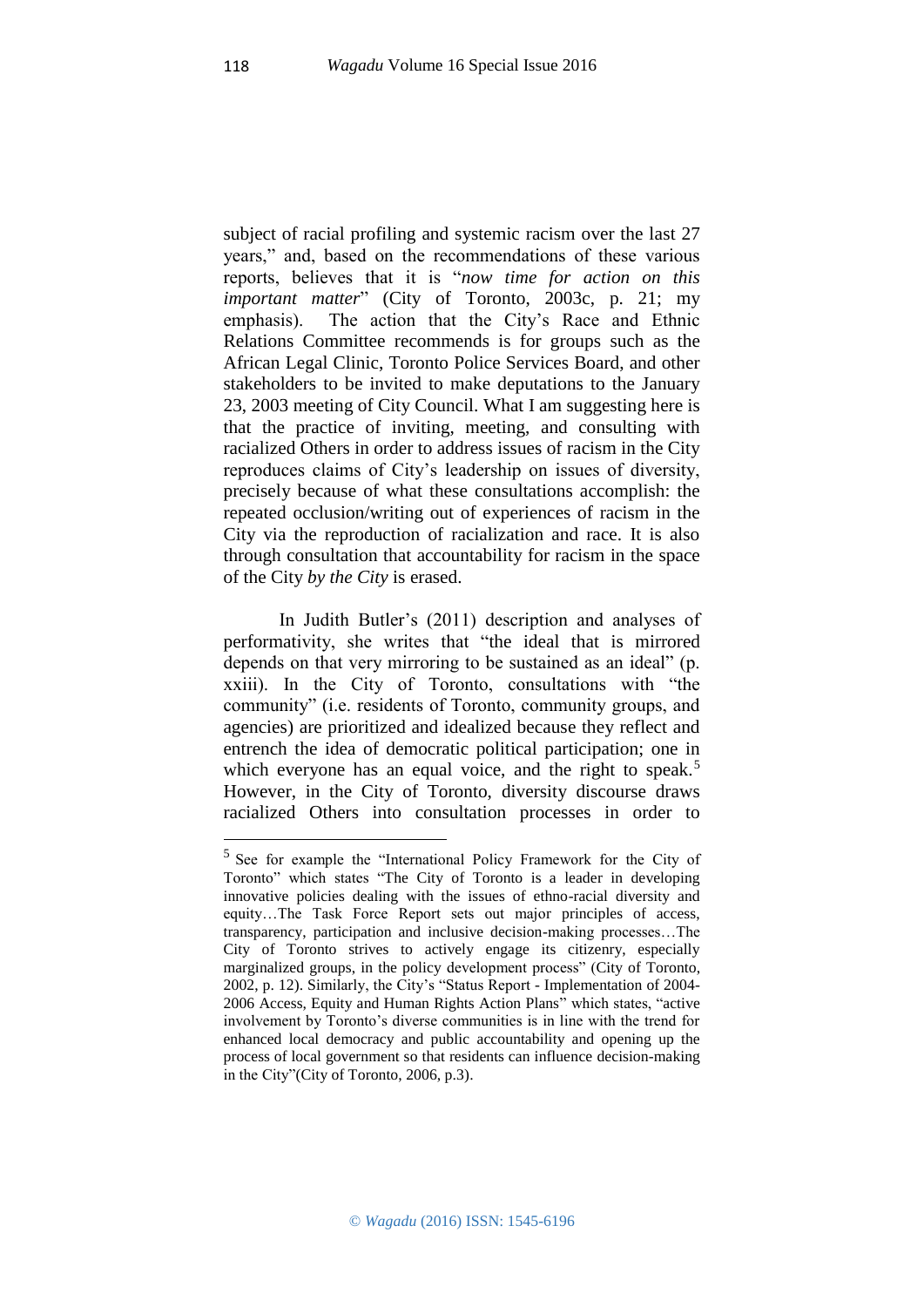reproduce the encounter, whereby racializing norms are repeated and attached to racial Others/subjects in order to occlude or deny the existence of racism in the City. Furthermore, the continued invitation, presence, and/or participation of racialized Others in the City is in itself seen as antiracist *action*, in spite of or, as I argue, *because of* how the presence of racialized Others is taken up and commodified in the diverse City, to mean the City's leadership on democratic participation. What becomes concealed by and through the repeated invitations to consult is how racism in the City actually gets addressed. I want to again suggest here that the encounter with racial Others and the invitation to discuss their experiences of racism are *necessary* to the reproduction of racialization and race, the re-constitution and performativity of diversity discourse, and to the City of Toronto's status as a leader on issues of diversity and democracy.

## **Some Final Thoughts**

Ahmed (2007) and Shaw (2007) argue that the elusive nature and lack of clear definition of diversity is exactly what allows the term to signify the inclusion *and* exclusion, transcendence *and* containment of racialized bodies. Expanding on Judith Butler's (2011) theorization of performativity, I have shown how the racial norms that are incited into diversity discourse in the City of Toronto are reproduced through the commodification of Otherness and occlusion of experiences of racism in the City. In this paper, I have also begun to make visible the regulatory, racial norms that are "indissociable" (Butler, 2011, p. xiii) from the materialization of diverse (raced) bodies, texts, and speech acts. Diversity discourse in the City of Toronto thus becomes performative by drawing on and re-circulating historical and racial norms to make racial Others intelligible, as *subjects*, through speech acts and through texts, via processes of racialization.

Louise Archer (2007) writes about how through its emotive appeal, diversity re-frames and renders unintelligible any efforts to expose racism, because they are seen to be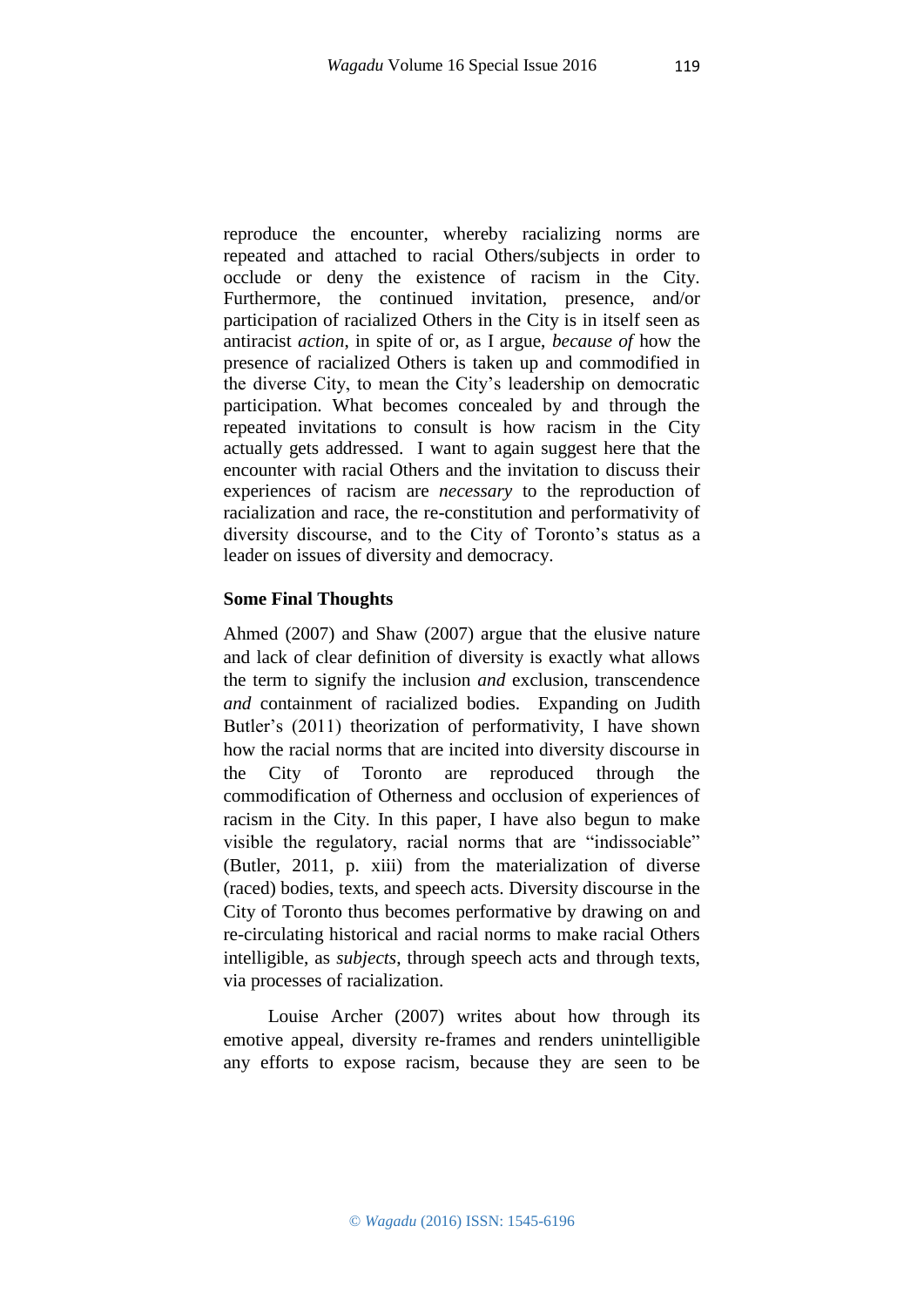threatening to the progressive and democratic nature of Toronto, and by extension to its tolerant and welcoming citizenry. In this paper, I have extended Archer's analysis to argue that diversity is simultaneously racialized and *spatialized*. As I have shown, diversity discourse in the City of Toronto is made possible through the reinscription of racialization and the re-making of the racial subject, in order to reproduce and mark the City of Toronto as a diverse space where racism does not, *and cannot*, penetrate. Spatial innocence is thus collapsed with the reproduction of racialization, race, and racial subject. Diversity discourse sets the stage in which the spatial denial of racism not only attempts to foreclose any agency on the part of the Other, it also justifies the City of Toronto's repeated colonial and racializing interventions under the guise of eliminating racism: a racism that becomes intelligible only to incite future interventions in diversity's name.

### **References:**

- Abu-Laban, Y. & Gabriel, C. (2002). *Selling diversity: Immigration, multiculturalism, employment equity, and globalization*. Toronto: Broadview Press.
- Ahmed, S. (2000). *Strange encounters: Embodied others in post-coloniality*. London and New York: Routledge.
- Ahmed, S. (2006). The non-performativity of anti-racism. *Meridians, 7*(1), 104-126.
- Ahmed, S. (2007). The language of diversity. *Ethnic and Racial Studies, 30*(2), 235-256.
- Ahmed, S. (2012). *On being included: Racism and diversity ininstitutional life*. London, UK: Duke University Press.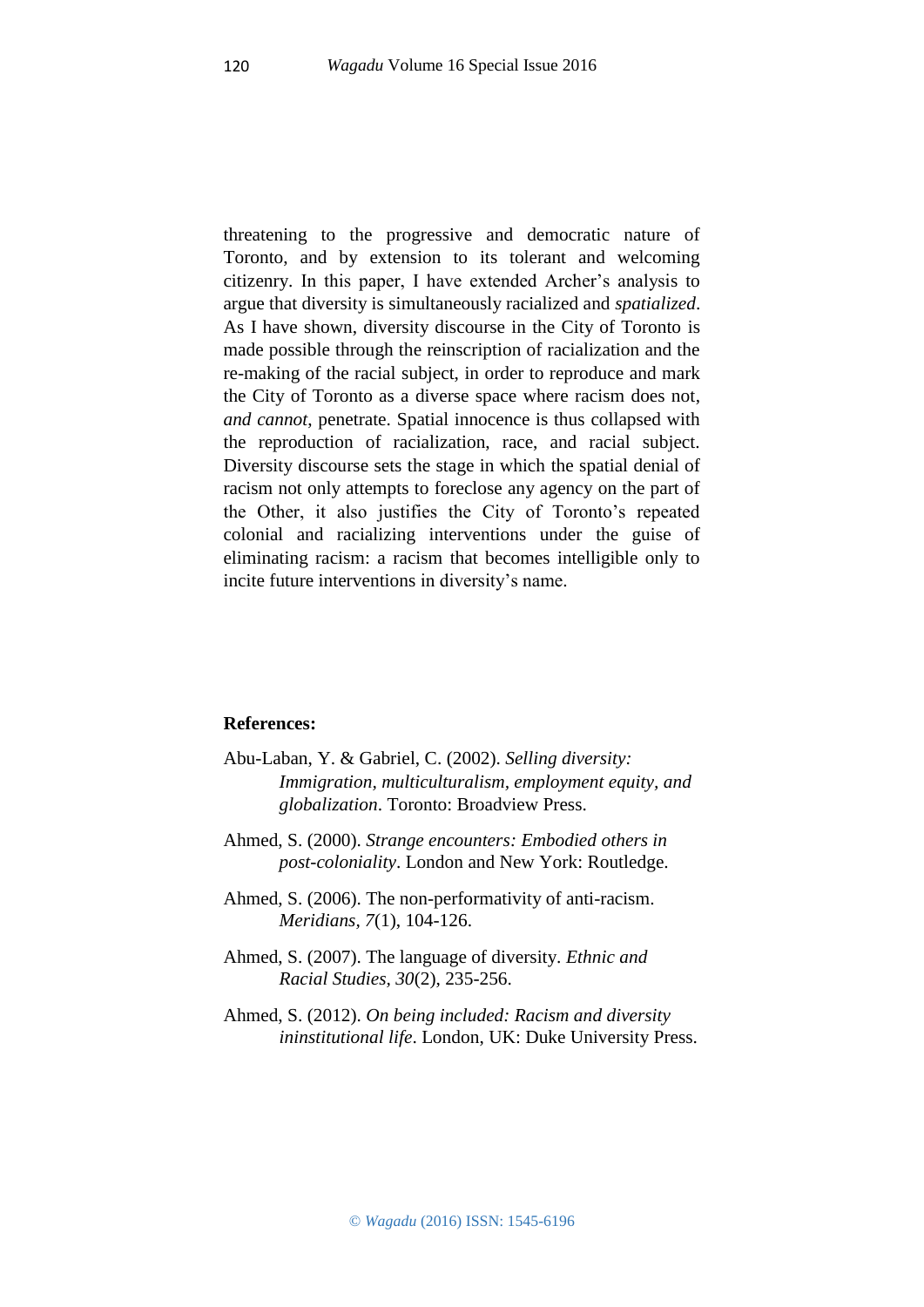Altilia, C. (2003). Planning for diversity in the global city: The Toronto case. Retrieved from

[http://www.yorku.ca/fes/research/docs/carol\\_altilia.pdf](http://www.yorku.ca/fes/research/docs/carol_altilia.pdf)

- Archer, L. (2007). Diversity, equality, and higher education: A critical reflection on the ab/uses of equity discourse within widening participation. *Teaching in Higher Education, 12*(5-6), 635-653.
- Arrington, C.E. & Francis, J.R. (1989). Letting the chat out of the bag: Deconstruction, privilege and accounting research. *Accounting, Organizations and Society,*  14(1/2), 1-28.
- Bannerji, H. (2000). The paradox of diversity: The construction of a multicultural Canada and "women of colour". *Women's Studies International Forum, 23,* (5), 537- 560.
- Boudreau, J., Keil, R. &Young, D. (2009). *Changing Toronto: Governing urban neoliberalism*. Toronto: University of Toronto Press.
- Butler, J. (2011). *Bodies that matter: On the discursive limits of sex*. New York: Routledge.
- Catungal, J. P. & Leslie, D. (2009).Contesting the creative city: Race, nation, multiculturalism. *Geoforum, 40*, 701-704.
- City of Toronto (1991). *Executive Committee Report No. 1 for City Council Consideration at Meeting No. 2 on January 15, 1991. Clause 45 – Toronto Mayor's Committee on Community and Race Relations – 1991 Program and Budget* (p. 203-205).
- City of Toronto (2002a). *Increasing Toronto's profile internationally and at home (all wards).*Retrieved from [http://www.toronto.ca/legdocs/2002/agendas/council/cc](http://www.toronto.ca/legdocs/2002/agendas/council/cc021126/edp10rpt/cl001.pdf) [021126/edp10rpt/cl001.pdf](http://www.toronto.ca/legdocs/2002/agendas/council/cc021126/edp10rpt/cl001.pdf)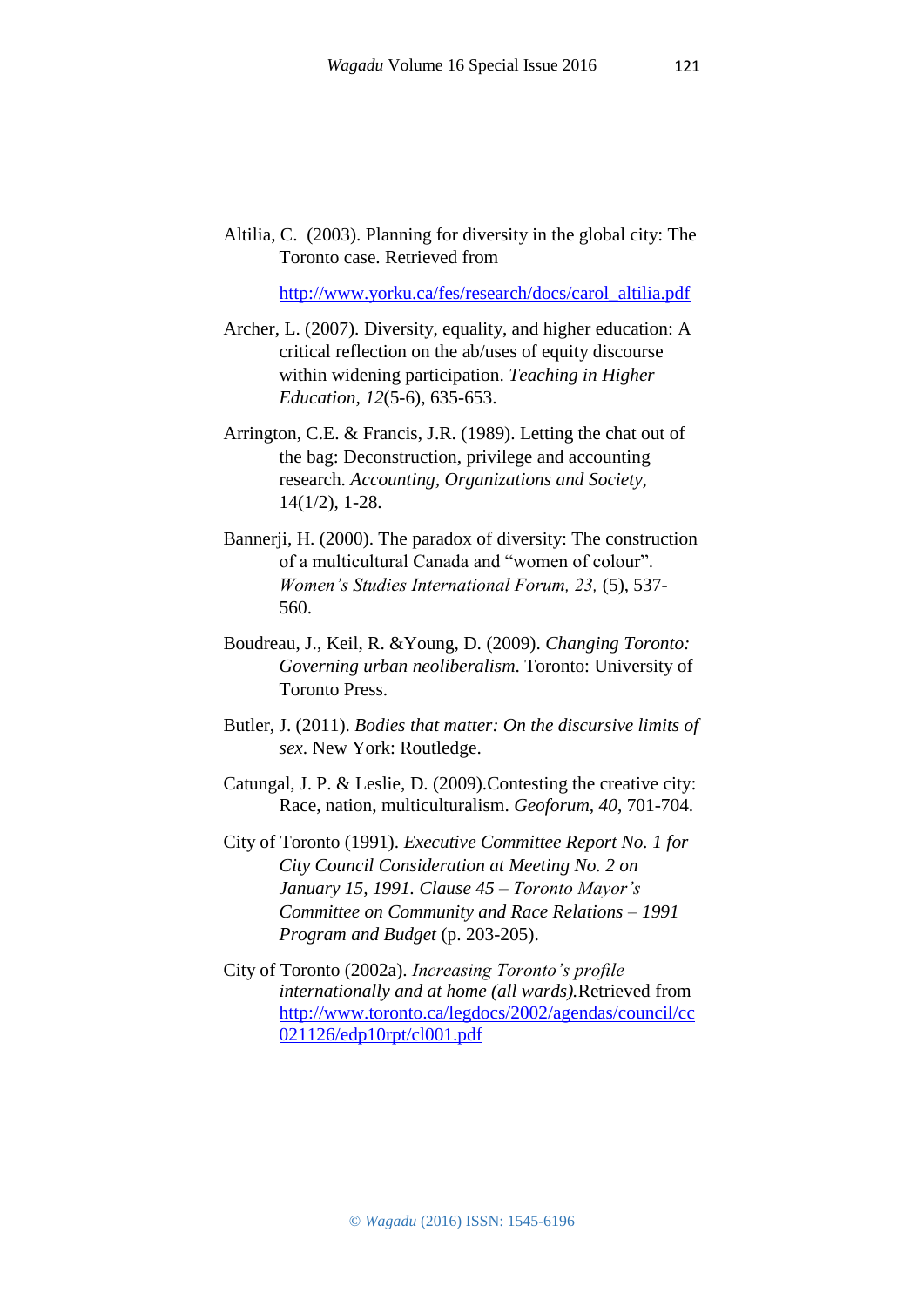- City of Toronto (2002b). *International policy framework for the City of Toronto.* Retrieved from [http://www.toronto.ca/legdocs/2002/agendas/council/cc](http://www.toronto.ca/legdocs/2002/agendas/council/cc020521/pof8rpt/cl009.pdf) [020521/pof8rpt/cl009.pdf](http://www.toronto.ca/legdocs/2002/agendas/council/cc020521/pof8rpt/cl009.pdf)
- City of Toronto (2002c). *Update on Toronto response for youth (TRY)*. Retrieved from [http://www.toronto.ca/legdocs/2002/agendas/committee](http://www.toronto.ca/legdocs/2002/agendas/committees/cms/cms020624/it015.pdf) [s/cms/cms020624/it015.pdf](http://www.toronto.ca/legdocs/2002/agendas/committees/cms/cms020624/it015.pdf)
- City of Toronto (2002d). *Certificate of amendments: (5) Vandalism of the Gayatri Mandir* (p. 31). Retrieved from [http://www.toronto.ca/legdocs/2002/agendas/council/cc](http://www.toronto.ca/legdocs/2002/agendas/council/cc020304/cofa.pdf) [020304/cofa.pdf](http://www.toronto.ca/legdocs/2002/agendas/council/cc020304/cofa.pdf)
- City of Toronto (2002e). *Toronto immigration and settlement communications framework*. Retrieved from [http://www.toronto.ca/legdocs/2002/agendas/council/cc](http://www.toronto.ca/legdocs/2002/agendas/council/cc021029/cms9rpt/cl001.pdf) [021029/cms9rpt/cl001.pdf](http://www.toronto.ca/legdocs/2002/agendas/council/cc021029/cms9rpt/cl001.pdf)
- City of Toronto (2003a).*City of Toronto plan of action for the elimination of racism and discrimination*. Retrieved from

[http://www.toronto.ca/legdocs/2003/agendas/council/cc](http://www.toronto.ca/legdocs/2003/agendas/council/cc030414/pof3rpt/cl003.pdf) [030414/pof3rpt/cl003.pdf](http://www.toronto.ca/legdocs/2003/agendas/council/cc030414/pof3rpt/cl003.pdf)

- City of Toronto (2003b). *Policy and finance committee agenda: (19) Rise in hate incidents for the year 2002* (p. 17). Retrieved from [http://www.toronto.ca/legdocs/2003/agendas/committee](http://www.toronto.ca/legdocs/2003/agendas/committees/pof/pof030710/agenda.pdf) [s/pof/pof030710/agenda.pdf](http://www.toronto.ca/legdocs/2003/agendas/committees/pof/pof030710/agenda.pdf)
- City of Toronto (2003c). *Update – Council motion on racial profiling in Toronto*. Retrieved from [http://www.toronto.ca/legdocs/2003/agendas/council/cc](http://www.toronto.ca/legdocs/2003/agendas/council/cc030204/pof1rpt/cl016.pdf) [030204/pof1rpt/cl016.pdf](http://www.toronto.ca/legdocs/2003/agendas/council/cc030204/pof1rpt/cl016.pdf)
- City of Toronto (2004). *Hosting the 2005 metropolis congress in Toronto*. Retrieved from

[http://www.toronto.ca/legdocs/2004/agendas/committee](http://www.toronto.ca/legdocs/2004/agendas/committees/bu/bud040324/it005a.pdf) [s/bu/bud040324/it005a.pdf](http://www.toronto.ca/legdocs/2004/agendas/committees/bu/bud040324/it005a.pdf)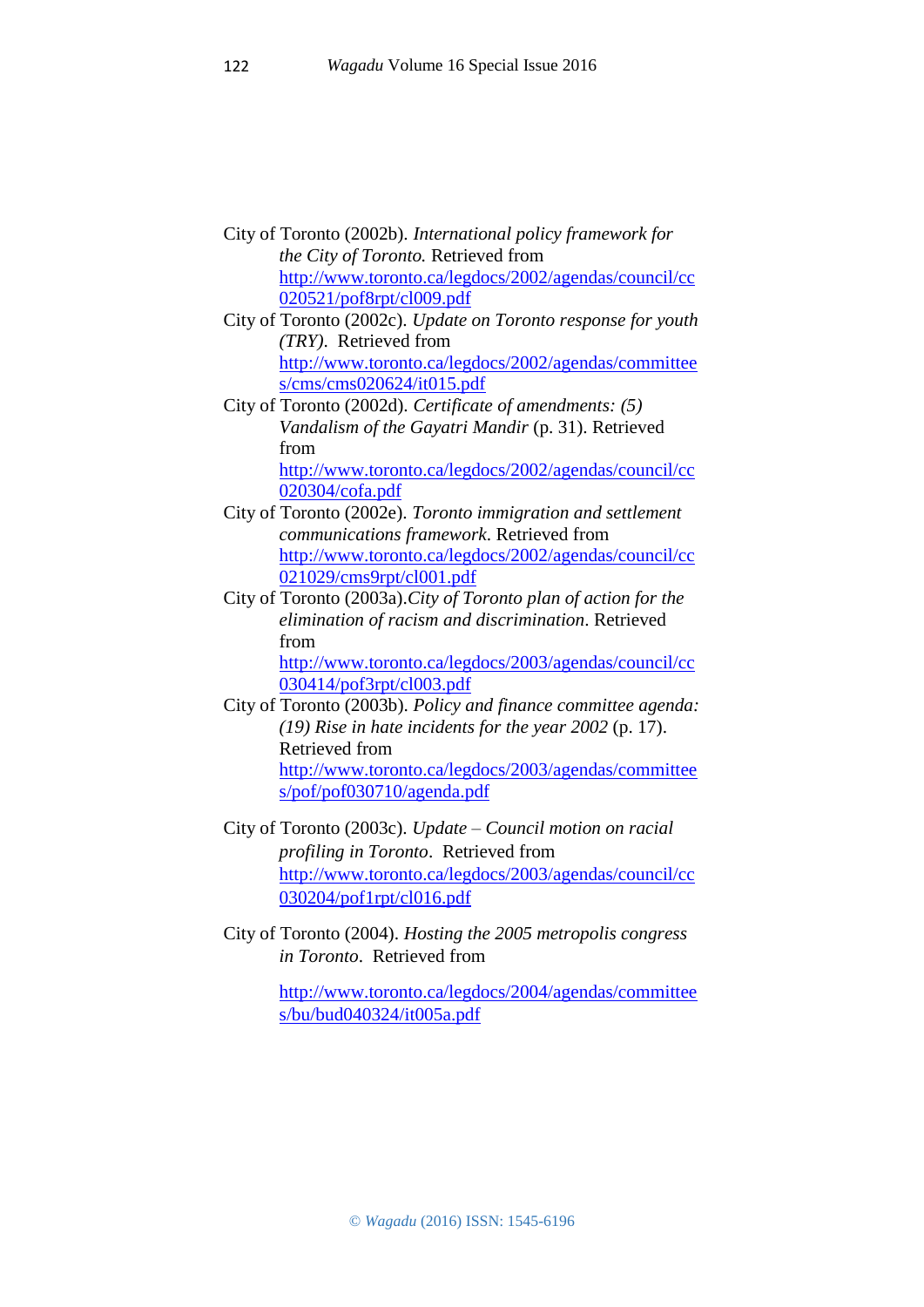- City of Toronto (2006). *Strategies for a creative city report (all wards)*. Retrieved from [http://www.toronto.ca/legdocs/2006/agendas/committee](http://www.toronto.ca/legdocs/2006/agendas/committees/edp/edp060912/it018.pdf) [s/edp/edp060912/it018.pdf](http://www.toronto.ca/legdocs/2006/agendas/committees/edp/edp060912/it018.pdf)
- City of Toronto (2008). *Appendix: Reporting to Shirley Hoy. Access, equity and human rights action plan part 1 - 2007-2008*. Retrieved from [http://www.toronto.ca/legdocs/mmis/2008/ex/bgrd/back](http://www.toronto.ca/legdocs/mmis/2008/ex/bgrd/backgroundfile-13970.pdf) [groundfile-13970.pdf](http://www.toronto.ca/legdocs/mmis/2008/ex/bgrd/backgroundfile-13970.pdf)
- Clayton, J. (2008). Everyday geographies of marginality and encounter in the multicultural city. In C. Dwyer & C. Bressey (Eds.), *New geographies of race and racism*  (pp. 255-268). Burlington, VT: Ashgate Publishing Company.
- Cross, M. & Keith, M. (1993). Racism and the postmodern city. In M. Cross & M. Keith (Eds.), *Racism, the city and the state* (pp. 1-30). New York: Routledge.
- Croucher, S. L. (1997). Constructing the image of ethnic harmony in Toronto Canada: The politics of problem definition and nondefinition. *Urban Affairs Review*, 32 (3), 319-347.
- Foucault, M. (1980). Two lectures. In C. Gordon (Ed.), *Power/Knowledge: Selected interviews and other writings 1972-1977* (pp. 78-108). New York, NY: Pantheon.
- Foucault, M. (1984). Truth and power. In P. Rabinow (Ed.), *The Foucault reader* (pp. 51-75). New York: Random House Inc.
- Good, K. R. (2009). *Municipalities and multiculturalism - The politics of immigration in Toronto and Vancouver*. Toronto: University of Toronto Press.
- Goonewardena, K. & Kipfer, S. (2005). Spaces of difference: Reflections from Toronto on multiculturalism,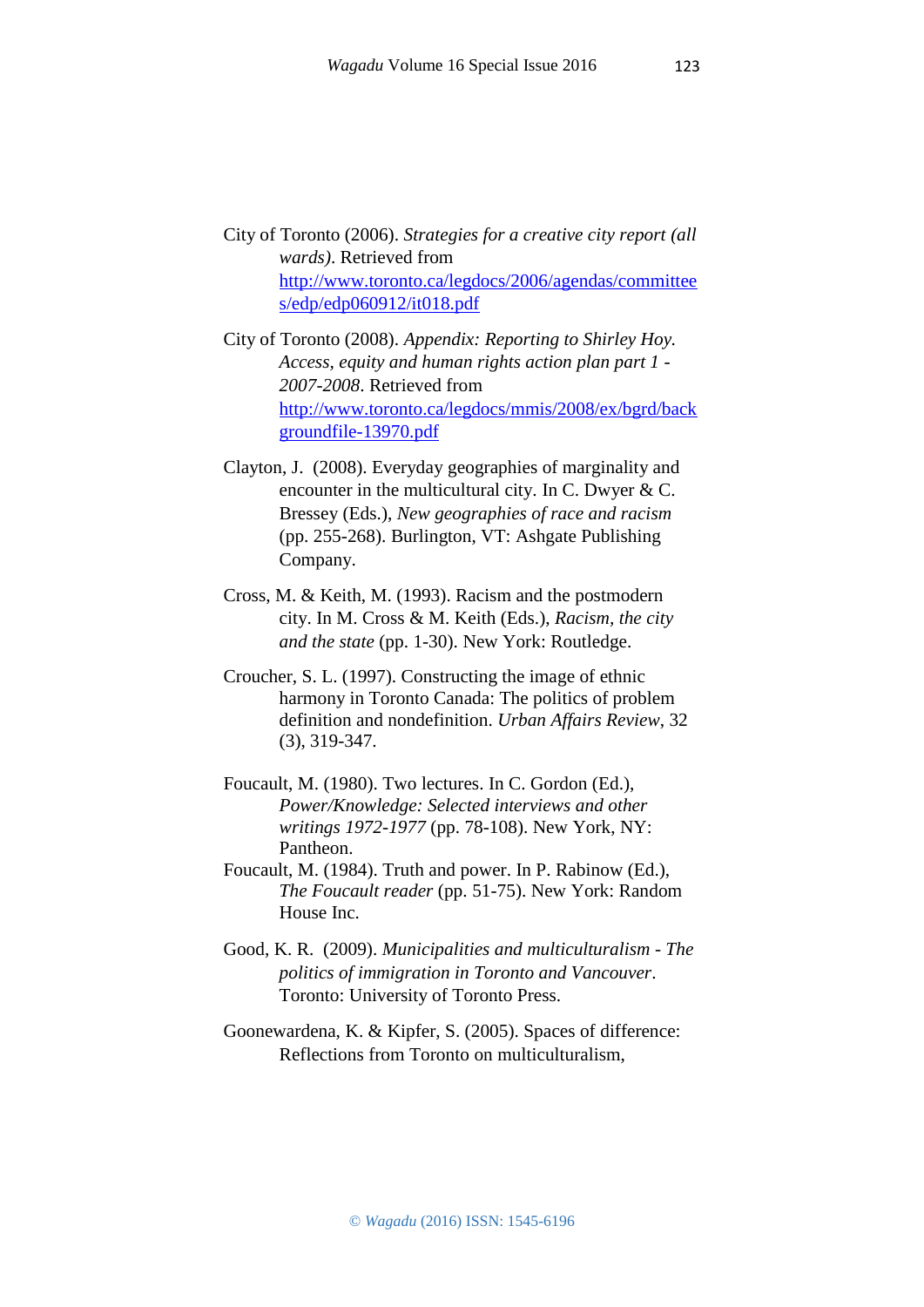bourgeois urbanism and the possibility of radical urban politics. *International Journal of Urban and Regional Research, 29*(3).

- hooks, b. (1992). *Black looks: Race and representation* (pp. 21- 40). Boston, MA: South End Press.
- Isin, E. & Siemiatycki, M. (1997). Immigration, Diversity and Urban Citizenship in Toronto. *Canadian Journal of Regional Science, 21*(2), 73−102.
- Jacobs, J.M. (1996). *The edge of empire: Postcolonialism and the city*. New York: Routledge.
- Jordan, G. & Weedon, C. (2015). The celebration of difference and the cultural politics of racism. In B. Adam & S. Allan (Eds.), *Theorizing culture: An interdisciplinary critique after postmodernism* (pp. 149-164). New York: Routledge.
- Keith, M. (2002). The mirage at the heart of the myth? Thinking about the white city. In D. T. Goldberg & J. Solomos (Eds.), *A companion to racial and ethnic studies* (pp. 323-339). Massachusetts, MA: Blackwell Publishing.
- Kipfer, S. (2007). Fanon and space: Colonization, urbanization, and liberation from the colonial to the global city. *Environment and Planning D: Society and Space, 25,*  701-726.
- Kirova, A. (2008). Critical and emerging discourses in multicultural education literature: A review. *Canadian Ethnic Studies, 40,* 1-2, 101-124.
- Kymlicka, W. (1995). *Multicultural citizenship: A liberal theory of minority rights*. Oxford: Oxford University Press.
- Kymlicka, W. & Banting, K. (2006). Introduction: Multiculturalism and the welfare state. In W. Kymlicka & L. Banting (Eds.), *Multiculturalism and the welfare*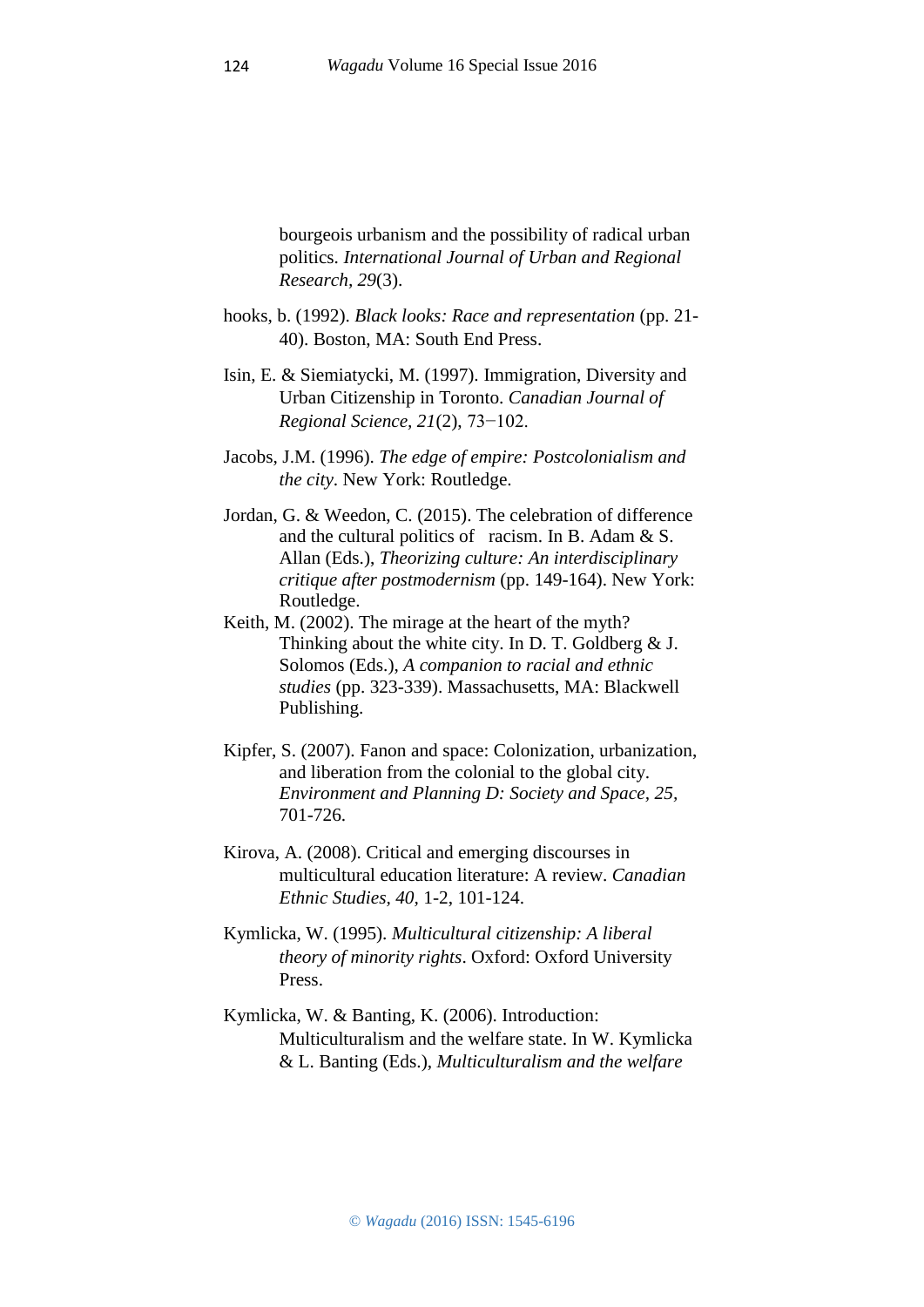*state: Recognition and redistribution in contemporary democracies*. Oxford: Oxford University Press.

- Matus, C. & Infante, M. (2011). Undoing diversity: Knowledge and neoliberal discourses in colleges of education. *Discourse: Studies in the Cultural Politics of Education, 32* (3), 293-307.
- Nagle, J. (2009). *Multiculturalism's double-bind: Creating inclusivity, cosmopolitanism and difference*. Burlington, VT: Ashgrave Publishing Company.
- Ornstein, M. (2000). *Ethno-racial inequality in the city of Toronto: An analysis of the 1996 census*. Retrieved from [http://tobiashouse.ca/passport/profiles/pdf/EthnoRacial\\_](http://tobiashouse.ca/passport/profiles/pdf/EthnoRacial_Inequality.pdf) [Inequality.pdf](http://tobiashouse.ca/passport/profiles/pdf/EthnoRacial_Inequality.pdf)
- Parekh, B. (2006). *Rethinking multiculturalism: Cultural diversity and political theory* (2nd ed.). London, UK: Palgrave.
- Puwar, N. (2004). [Space invaders: Race, gender and bodies out](http://www.bergpublishers.com/?tabid=1858)  [of place.](http://www.bergpublishers.com/?tabid=1858) Oxford and New York: Berg Publishers.
- Saloojee, A. & Siemiatycki, M. (2002). Ethnoracial political representation in Toronto: Patterns and problems. *Journal of International Migration and Integration, 3*(2), 241-273.
- Shaw, W. S. (2007). *Cities of whiteness*. Oxford, UK: Blackwell Publishing.
- Smith, M. (2010). Gender, whiteness and "other Others" in the academy. In S. Razack, S. Thobani & M. Smith (Eds.), *States of race: Critical race feminism for the 21st century.* Toronto: Between the Lines.
- Stoler, A. L. (1995). *Race and the education of desire: Foucault's history of sexuality and the colonial order of things*. London, UK: Duke University Press.